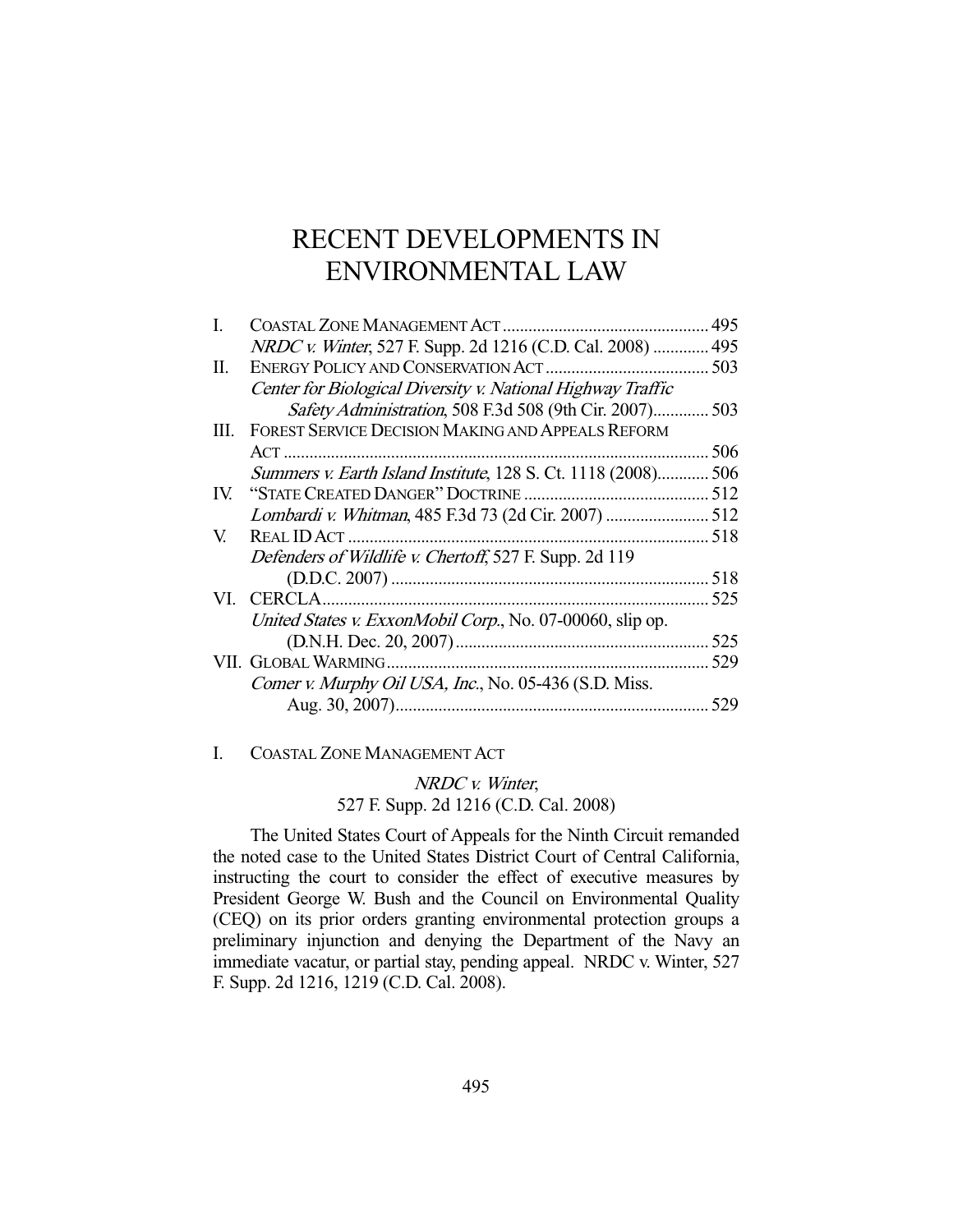#### I. Factual Background/Prior Precedent

 The series of court decisions preceding the controversy in the noted case was set into motion when the Natural Resources Defense Council (NRDC) and other environmental protection organizations brought suit against the United States Navy for its use of mid-frequency active (MFA) sonar in planned training missions off the coast of southern California. Id. at 1220. The Navy became interested in MFA sonar because of its effectiveness in the detection of modern submarines. The Navy began its own analysis of the environmental impacts of using the sonar. First, it conducted an Environmental Assessment (EA), which concluded that the use of this sonar would cause injury, including hearing loss and possible death, to a substantial number of marine mammals. Despite these statistics, the Navy determined that the use of the sonar during its training exercises would not cause a significant environmental impact. Id. at 1221. Thus, the Navy concluded that the National Environmental Policy Act (NEPA) did not mandate the preparation of an Environmental Impact Statement (EIS). It also decided that the harm to natural resources on the California coastal zone would be trivial. Relying on this finding, the Navy submitted a "consistency determination" to the California Coastal Commission (CCC), but it failed to take into account the actual exercises utilizing the MFA sonar. Subsequently, the Navy rejected mitigation procedures that the CCC later concluded were essential for compliance with the California Coastal Management Program (CCMP). Id. at 1221-22.

 Based upon these actions, NRDC sought declaratory and injunctive relief on March 22, 2007. It alleged that the Navy was in violation of NEPA, the Endangered Species Act (ESA), the Administrative Procedure Act (APA) and the Coastal Zone Management Act (CZMA). In June 2007, NRDC moved for a preliminary injunction seeking to prevent the Navy from using the MFA sonar until certain mitigation measures were adopted to prevent harm to marine life. The district court granted this request, finding that NRDC had demonstrated a likelihood of success on its NEPA, CZMA and APA claims. The Navy's failure to prepare an EIS in contradiction to its own scientific findings was particularly damaging. However, a Ninth Circuit panel granted the Navy an emergency stay of the injunction pending appeal in August 2007. Id. at 1222 (citing Natural Res. Def. Council v. Winter, 502 F.3d 859, 865 (9th Cir. 2007)). Consequently, another Ninth Circuit panel remanded to the district court, holding that if certain mitigation measures were implemented the Navy could continue its training exercises. Id. (citing Natural Res. Def.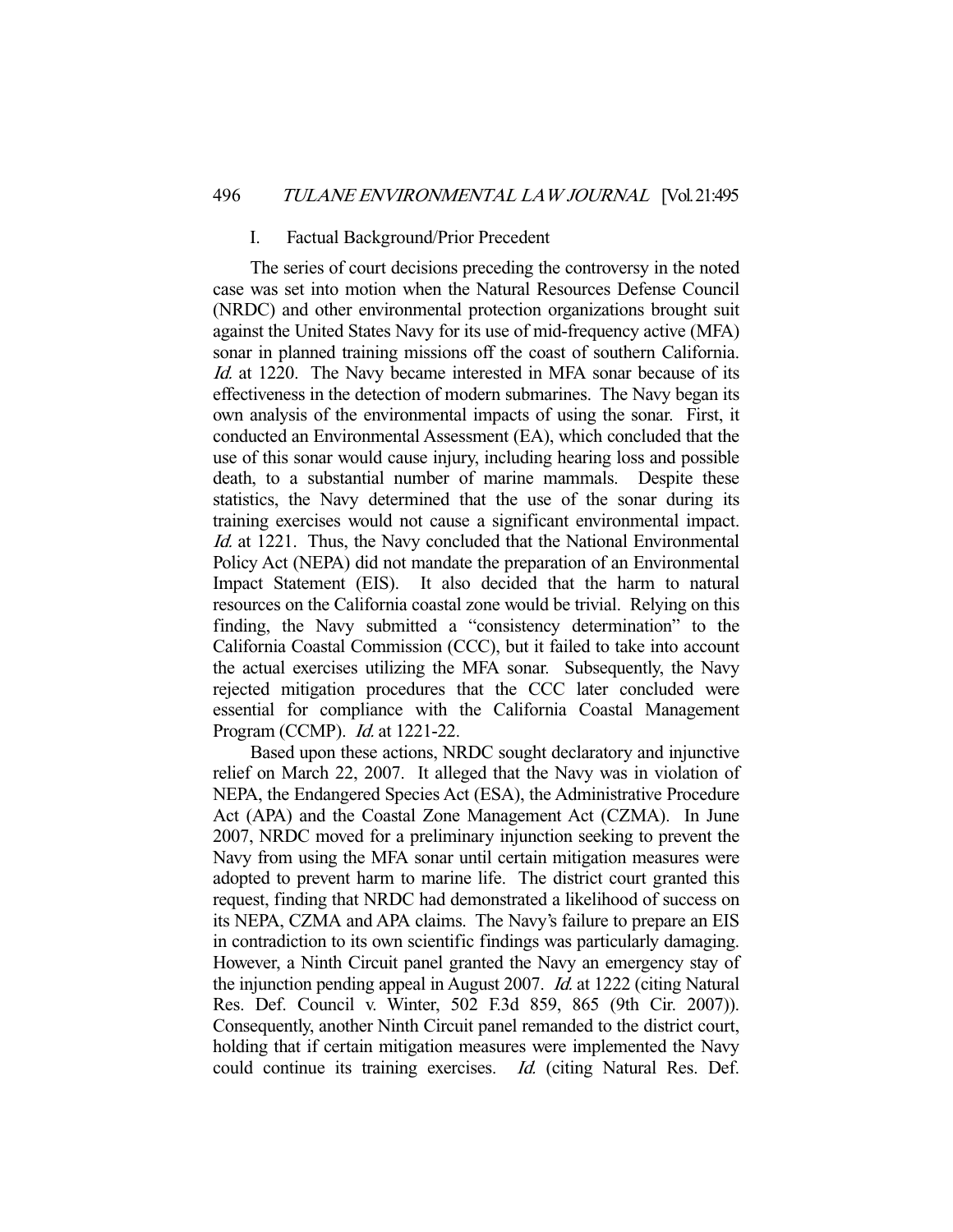Council v. Winter, 508 F.3d 885, 887 (9th Cir. 2007)). The district court was ordered to issue an amended injunction setting forth such mitigation measures.

 As part of this process, NRDC suggested to the court several broad mitigation procedures which were in great contrast to the Navy's proposal to maintain the status quo. Id. at 1222-23. The district court rejected both plans and instead chose to tailor its own measures, which it set forth in its January 3, 2008 order. The Navy immediately sought a stay pending appeal. Id. at 1223. In response to the motion, the district court issued a modified injunction to reiterate its January 3rd order. The Navy filed a notice of appeal the following day, which the district court quickly denied three days later. The next day, President Bush issued a memorandum stating that CZMA compliance "would 'undermine the Navy's ability to conduct realistic training exercises,'" concluding that "the exercises 'are in the paramount interest of the United States' and exempted the Navy from compliance."  $Id$  at 1223-24 n.8 (quoting Memorandum from President George W. Bush for Sec. of Def. & Sec. of Com., Presidential Exemption from the Coastal Zone Management Act, 44 WEEKLY COMP. PRES. DOC. 79 (Jan. 15, 2008)). On the same day, CEQ approved "alternative arrangements" for the Navy to meet compliance with NEPA. Citing its own regulation as its authority, CEQ found that "emergency circumstances" existed which necessitated these special arrangements. *Id.* (citing 40 C.F.R. § 1506.11 (2007)). Specifically, CEQ decided that national security issues compelled the use of MFA sonar in order to protect American lives. Id. (citing Letter from CEQ to Donald C. Winter, Secretary of the Navy (Jan. 23, 2007)). Basing its authority on both of these executive actions, the Navy requested that the Ninth Circuit vacate or stay the injunction, claiming that the legal foundations supporting it—specifically NRDC's likelihood of success on the merits—were no longer viable. On January 16, 2008, the Ninth Circuit remanded again to the district court in the noted case to consider whether or not to vacate or stay its injunction.

- II. The Court's Decision
	- A. NEPA

 The court first considered whether CEQ's decision to allow alternative arrangements to NEPA requirements compelled it to vacate or stay the injunction. *Id.* at 1224. It consulted 40 C.F.R.  $\&$  1506.11 to determine CEQ's authority in finding that emergency circumstances existed. The analysis began with a general discussion concerning the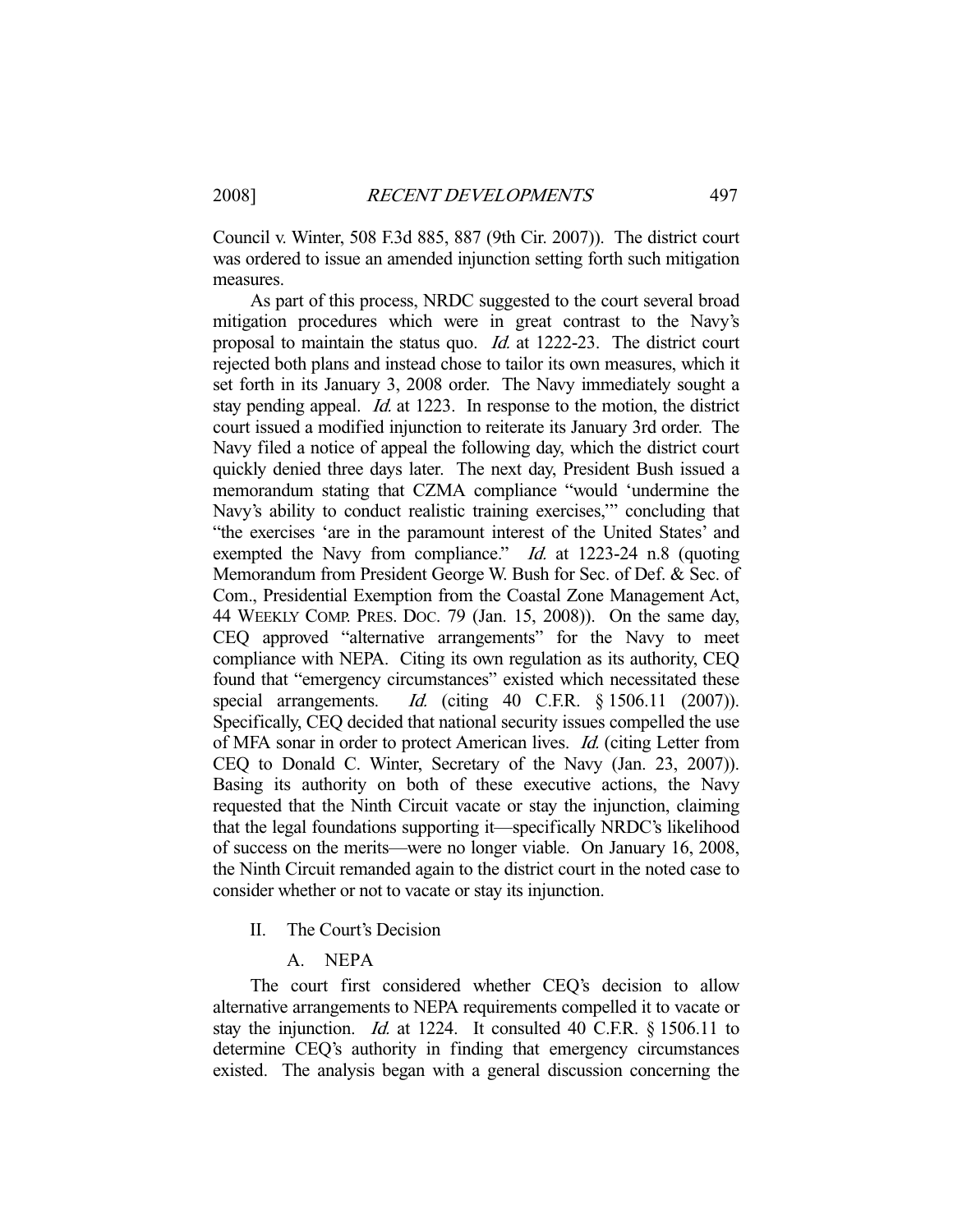policy reasons for promulgating procedural CEQ regulations. The purported "goals of the regulations as a whole were to 'make the environmental impact statement process more useful to decisionmakers and the public; and to reduce paperwork and the accumulation of extraneous background data, in order to emphasize the need to focus on real environmental issues and alternatives." Id. at 1225 (quoting Exec. Order No. 11,991 § 1, 3 C.F.R. 124 (1978) (amending subsection (h) of section (3) of Exec. Order No. 11,514)). The current regulations detail the procedures for drafting an EIS, "as well as for referral of interagency disagreements." The court then noted that "emergency circumstances" were not defined in any of the regulatory or statutory provisions.

 The court began the rest of its analysis by declaring that no "emergency circumstances" existed for the activity at issue. Id. at 1225- 26. The first factor which the court cited for its conclusion was that CEQ's interpretation of its regulation was not entitled to deference. It began with the well-established principle that "if the statute is silent or ambiguous with respect to the specific issue" courts should give deference to an agency's reasonable interpretation. Id. at 1226 (quoting Chevron, U.S.A., Inc. v. Natural Res. Def. Council, Inc., 467 U.S. 837, 843 (1984)). However, deference should not be afforded if "an alternative reading is compelled by the regulation's plain language or by other indications of the [agency's] intent at the time of the regulation's promulgation." Id. (quoting Thomas Jefferson Univ. v. Shalala, 512 U.S. 504, 512 (1994)). The issue presented in the noted case was whether deference should be granted to CEQ's broad interpretation of "emergency circumstances." *Id.* at 1226-27. Therefore, the court focused on the plain meaning of the regulation and the agency intent at the time of promulgation regarding to what "emergency circumstances" referred. Id. at 1227.

 To determine the plain meaning of the statute, the court focused on the significance of the word "emergency." It considered both a dictionary definition and the California Environmental Quality Act (CEQA) definition, a statute which is based on NEPA. Both definitions corresponded with NRDC's claim that the plain reading of the regulation revealed that its "'manifest purpose'" was to "'permit the government to take immediate remedial measures in response to urgent and unforeseen circumstances not of the agency's own making.'" Id. (citation omitted). The court then rejected the Navy's claim that the sonar training exercises were comparable to actions in other cases where CEQ had given "alternative arrangements" to military departments. The crucial difference to the court was that those cases had involved "circumstances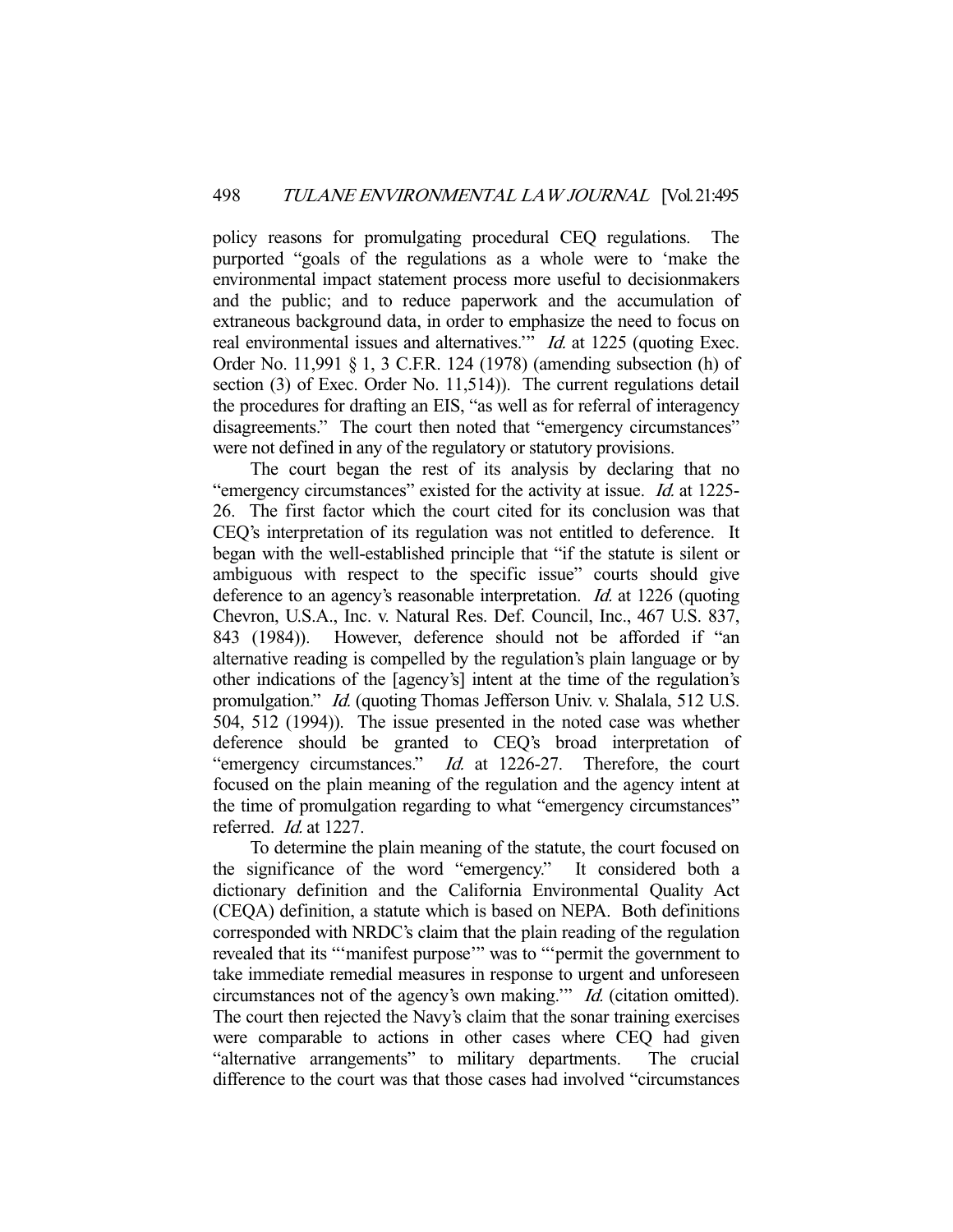of great urgency." The court specifically addressed one case in particular to highlight its reasoning. Id. (citing Valley Citizens for a Safe Env't v. Vest, Civ. A. No. 91-30077-F, slip op. (D. Mass. May 30, 1991)). In Valley Citizens, CEQ made a determination of emergency circumstances allowing alternative arrangements in the place of a supplemental EIS (SEIS) for the transport of planes out of an air force base to supply military equipment and personnel for the Gulf War. *Valley Citizens*, slip op., at 6-7. The court concluded that Valley Citizens was "markedly different" than the noted case. *Winter*, 527 F. Supp. 2d at 1228. CEQ and the Navy in the noted case failed to "identify any changed circumstances. . .that would justify invocation of 40 C.F.R. § 1506.11." Id. Instead, the court found that the emergency situation was caused by the Navy itself when it failed to comply with NEPA provisions and refused to produce an EIS.

 After considering the plain meaning of the regulation, the court went on to discuss the agency's initial intent in promulgating the regulation. NRDC offered a declaration by Nicolas Yost, CEQ's general counsel from 1977 to 1981, who had helped to draft some of the regulations. Id. at 1228-29. The court rejected his declaration, reasoning that his statements were unreliable because they were made almost thirty years after promulgation of the regulations. Id. at 1229. Nevertheless, even absent support from Mr. Yost's declaration, the court found that the regulation's limited history supported a narrow interpretation of "emergency circumstances." The proposed version of 40 C.F.R. § 1506.11 initially mandated agencies "proposing to take" emergency actions to confer with CEQ regarding alternative arrangements. Id. (citing 43 Fed. Reg. 25,243 (June 9, 1978)). However, the final regulation contained the phrase "to take" as a replacement for "proposing to take." CEQ explained that the change was made to emphasize that agencies might not have time for a consultation in emergency circumstances. The court found this change indicative of the notion that "emergency circumstances" referred to "sudden, unanticipated events, not the unfavorable consequences of protracted litigation." *Id.* at 1224. Therefore, the court held that CEQ's interpretation was "'plainly erroneous and inconsistent'" and thus not entitled to deference.

 The court additionally found that there were other principles of statutory construction that prevented acceptance of a broad interpretation of "emergency circumstances." Id. at 1230. The court reasoned that such a reading was contrary to NEPA. It agreed with NRDC that it was telling that NEPA failed to contain a national security exemption. Id. (citing San Luis Obispo Mothers for Peace v. NRC, 449 F.3d 1016, 1035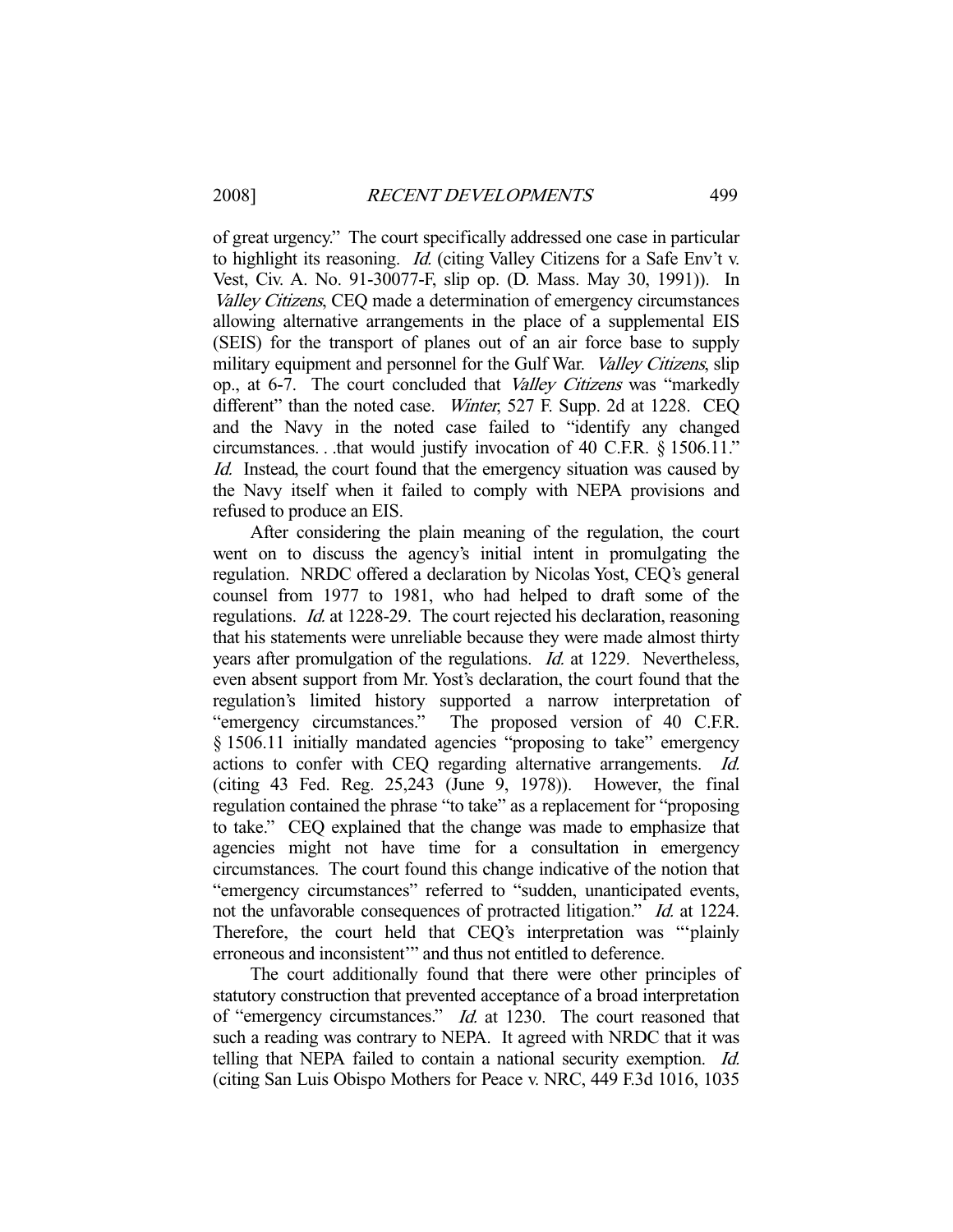(9th Cir. 2006)). The court stated that "it was axiomatic that there exists a presumption against reading an exemption into a statute where Congress has not authorized one." *Id.* The court was unwilling to allow CEQ to interpret such exemptions when Congress had not done so expressly. Further, to do so would be in direct conflict with NEPA's mandate that "agencies comply with their NEPA duties 'to the fullest extent possible." *Id.* at 1231 (citing 42 U.S.C. § 4332 (2000)). Allowing such a result would be ultra vires under NEPA. The court reasoned that CEQ's interpretation would, in essence, allow agencies to bypass NEPA by crafting their activities as "emergencies." *Id.* at 1231-32. This would allow a narrow exception to the requirements of NEPA to become the rule.

 The court next expressed its constitutional concerns over CEQ's broad interpretation. The major issue to the court was that CEQ, in making its own alternatives to NEPA compliance, was circumventing the court's order denying the Navy a stay of its injunction. *Id.* at 1232. Such a separation of powers issue was disturbing, but the court stated that it "must endeavor to avoid a finding of unconstitutionality." Id. (citing Meinhold v. U.S. Dep't of Def., 34 F.3d 1469, 1476 (9th Cir. 1994)). The court could avoid such a finding by rejecting CEQ's broad interpretation of 40 C.F.R. § 1506.11.

## B. CZMA

 Next, the court moved on to consider the effect of President Bush's exemption of CZMA on the injunction. The CZMA provision utilized by the President allowed him to exempt activity from compliance with the CCMP if, after a court found activity failed to comply with the plan, the President found such activity to be in the "paramount interest" of the United States. *Id.* at 1233 (citing 16 U.S.C. § 1456(c)(1)(B) (2000)). The President had complied with the statute's requirement of abstention until a court decision on whether or not the activity complied with CCMP. Id. at 1233.

 The problem arose when the court considered the constitutionality of the exemption as applied to the Navy's sonar activity. NRDC argued that the President acted in violation of Article III of the United States Constitution by using his power to circumvent the court's decision to grant NRDC's injunction. The Navy countered that the President had accepted the court's decision, but had changed the applicable law because he felt that it was in the "paramount interest" of the country. *Id.* at 1234. The court would not question the President's determination that a "paramount interest" was involved because such a determination was not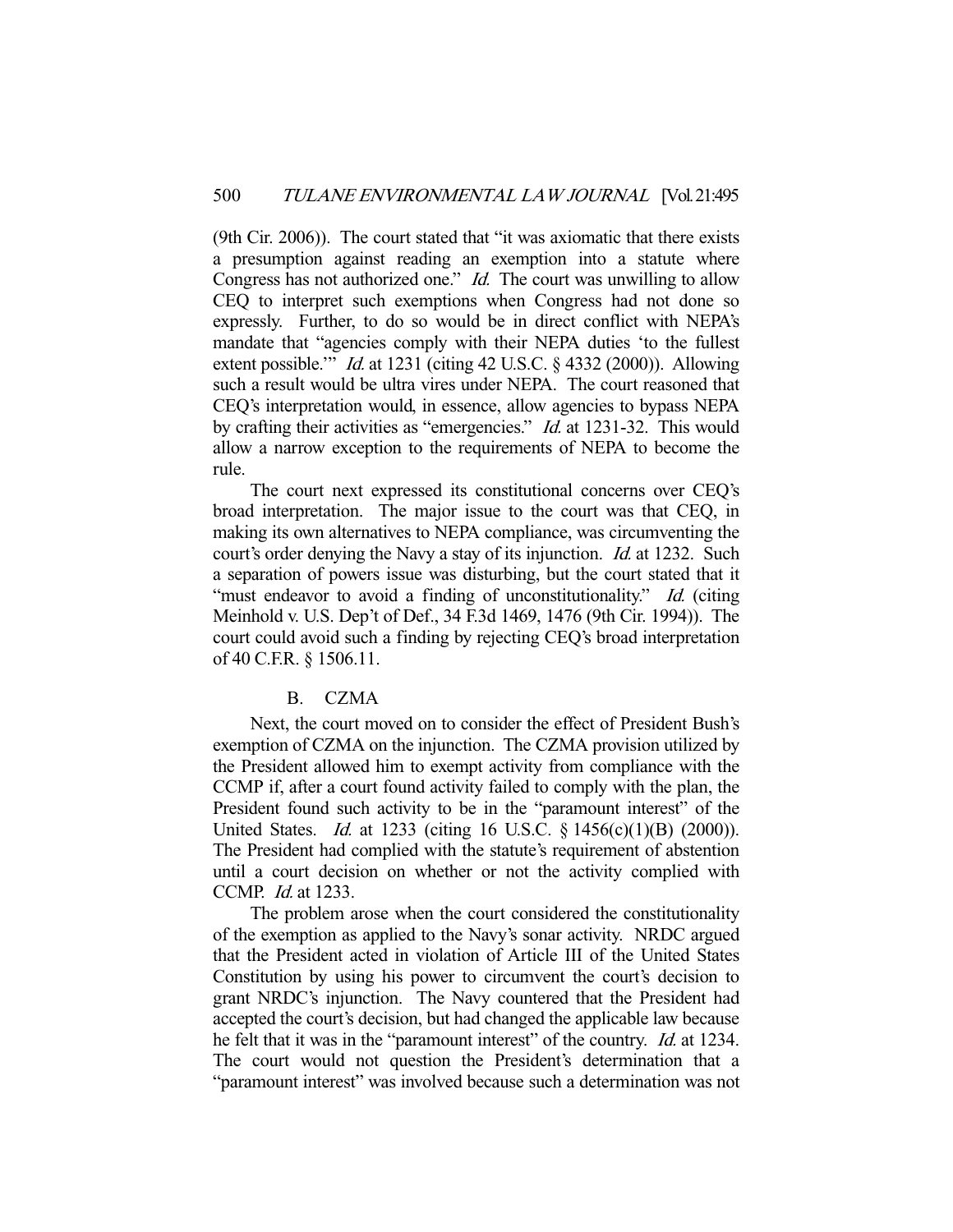reviewable by the court. *Id.* (citing Kasza v. Browner, 133 F.3d 1159, 1173-74 (9th Cir. 1998)).

 The inquiry began with the declaration that "the decision of an Article III court is subject to the review only of a higher court." The executive branch could not be delegated the power to review decisions of courts. Id. (citing Plaut v. Spendthrift Farm, Inc., 514 U.S. 211, 218 (1995) (Scalia, J.)). However, Congress was possessed with the power to change a law even if it had an effect on a pending action. Id. (citing Plaut, 514 U.S. at 214).

 The inquiry was presented precisely as, "[d]id the President's exemption effectively change or amend the underlying law, or [did] it either direct the result or constitute a review of the [c]ourt's decision in [the] case?" *Id.* at 1235. If President Bush's exemption was a change to the law, then the act was constitutional. However, if he had directed a result or reviewed the court's decision, that action was unconstitutional under Article III. The court considered several cases set forth by the Navy to support their claim that the President had acted constitutionally. It first examined Weinberger v. Romero-Barcelo, 456 U.S. 305 (1982), which dealt with the Federal Water Pollution Control Act's (FWPCA) presidential exemption. In Romero-Barcelo, the Supreme Court had to determine whether the district court possessed the power to issue a remedy other than an injunction when the Navy dumped materials without first obtaining a permit. *Id.* at 319. The Court held that the FWPCA allowed the district court to make an exception to granting an injunction because to do so would be consistent with the presidential exemption of noncompliance in special circumstances. *Id.* The court in the noted case found Romero-Barcelo distinguishable because it did not involve an action of the President, and therefore the exemption was not being judged for constitutionality. Winter, 527 F. Supp. 2d at 1235-36 (citing Romero-Barcelo, 456 U.S. at 319).

 The court also considered a Ninth Circuit case which dealt with the President's decision to exempt certain documents owned by the Environmental Protection Agency (EPA) from disclosure under the Resource Conservation and Recovery Act (RCRA). Kasza, 133 F.3d at 1173. In Kasza, the President decided that the documents that were supposed to be disclosed were classified. However, the plaintiff in that case failed to bring a constitutional argument, and the Ninth Circuit held that a provision in RCRA allowed the President to exempt compliance with any RCRA "requirement."  $Id$ . This case was also unpersuasive to the court. The court in the noted case chose to focus on two important facets of the President's action in exempting the Navy from CZMA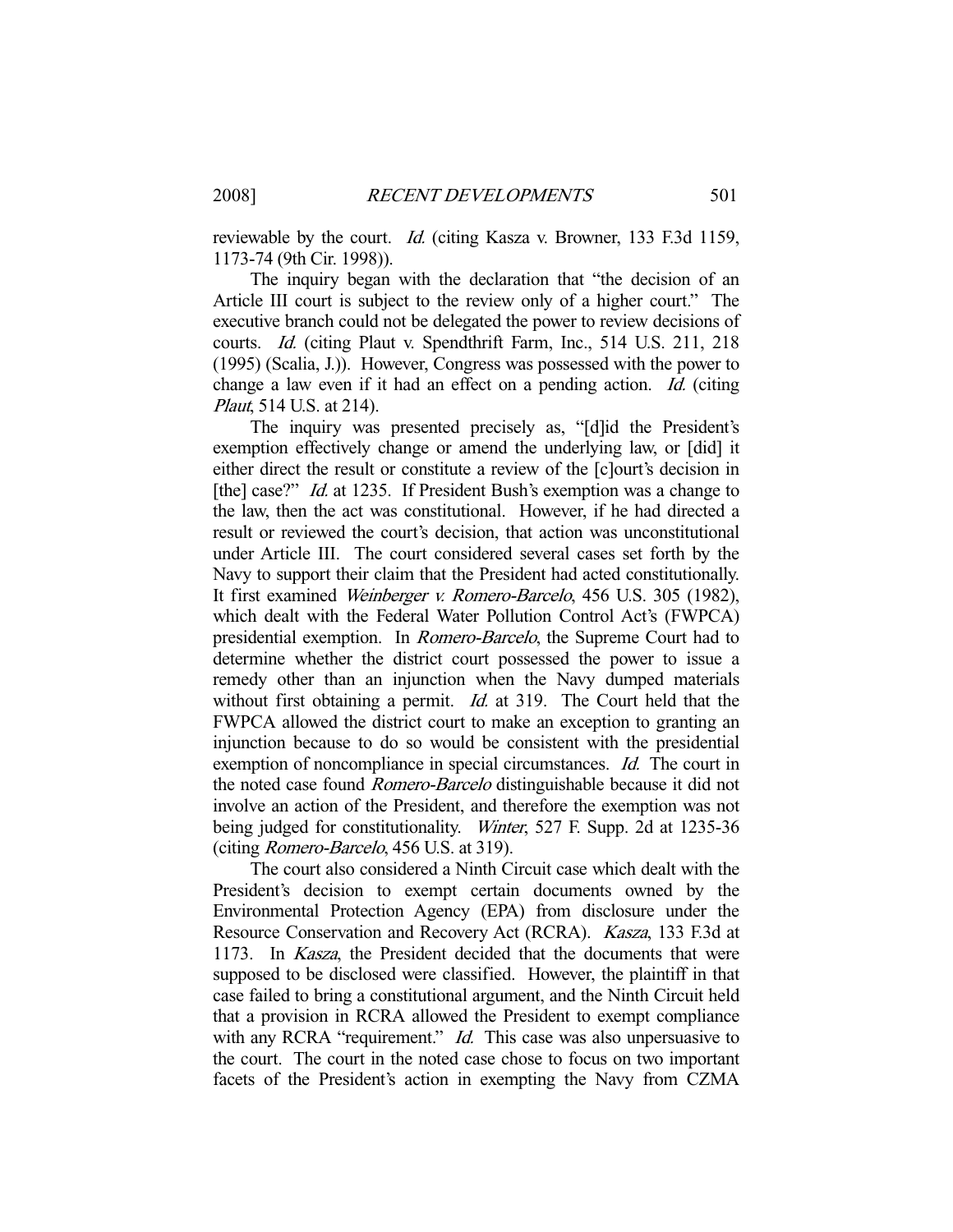requirements. First was the timing of the exemption. The court found it suspicious that the President chose to act only after the court refused the Navy's stay. The Navy argued that was because it did not need the exemption until it was prohibited from conducting its training activities. The court found this to be the "inter-branch equivalent of forum shopping." The exemption was not an amendment to the underlying law, but rather an action to "strip the [c]ourt of its ability to provide effective relief." *Id.* at 1237. The second important factor was "the absence of any considerations other than those already weighed by the [c]ourt." *Id.* at 1237. It appeared to the court that the President had come in after the issuance of the injunction and had made his own assessments. The court's decision was purely advisory.

 The court next recognized that deference is normally granted to the Executive Branch for issues involving national security. Id. (citing Dep't of the Navy v. Egan, 484 U.S. 518, 527 (1988)). It elaborated further that "deference must be tempered, however, by '[t]he established principle of every free people . . . that the law shall alone govern; and to it the military must always yield." *Id.* (quoting Dow v. Johnson, 100 U.S. 158, 169 (1880)). Such principles were instrumental in the court's decision. It "deferred to the Navy's representations of the interests of national security, while avoiding using deference to create a judicial exemption from the nation's environmental laws."

 Following this in-depth analysis, the court concluded that it did not have to make a determination regarding the constitutionality of President Bush's action. The court was justified in denying the Navy's stay because it had failed to comply with NEPA. The Navy was required to implement the mitigation measures that the court set out in its January 3rd order. Until the Navy complied with these measures, it was prohibited from carrying out its MFA sonar training. *Id.* at 1238.

## C. Equitable Relief

 The only issue left for the court to address was whether an injunction was still warranted or whether the court should grant the Navy's application for a stay. Therefore, the court had to address four factors, (1) whether the Navy had shown a likelihood of success on the merits; (2) whether the Navy would suffer irreparable injury absent a stay; (3) whether NRDC would experience measurable injury if a stay is granted; and (4) public interest considerations. Id. at 1238 (citing Hilton v. Braunskill, 481 U.S. 770, 776 (1987)). Here, the court found that the factors weighed against a stay. First, the Navy failed to comply with NEPA. Therefore, it could not show that it would be likely to succeed on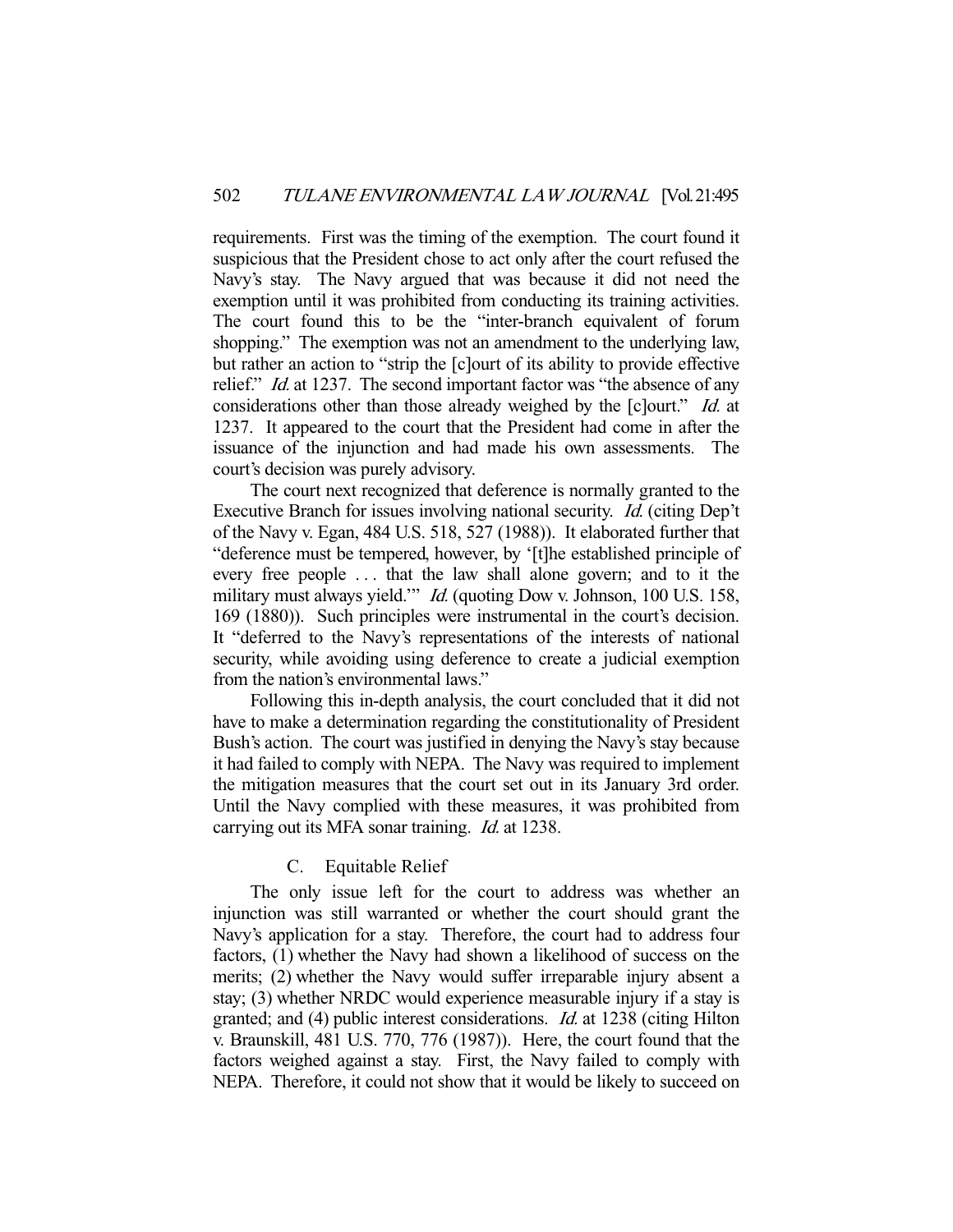the merits of an appeal. Second, there was no evidence that the Navy would be irreparably injured by implementing the mitigation measures mandated in the injunction. Third, there was evidence that NRDC would be harmed substantially because it was likely that the Navy would finish its training exercises before relief could be granted. Finally, the public interest in the case favored an injunction. If a stay were granted, marine life would be affected; if the injunction stood, the Navy could continue to carry out its training, so long as it utilized the mitigation measures. Further, any other balancing of hardships weighed in favor of NRDC. As such, the court denied the Navy's request for a stay. Winter, 527 F. Supp. 2d at 1238-39.

## III. Conclusion

 During a time of increased fear about national security, the court's opinion provides strong language to support the notion that our environmental laws should not bow down to military interests at any cost. The court refused to accept the contention that CEQ or the President was acting in any way other than to review the court's decision to grant NRDC an injunction. Much of this language will be considered dicta, as the court noted that it had an obligation not to decide questions of constitutionality if possible. It may well be that in cases where the danger to natural resources is not as extreme as in *Winter* courts may give these executive actions more deference. For the time being, however, this case represents a victory for those wishing to protect not only our national security, but also our natural resources.

Catherine Adair

#### II. ENERGY POLICY AND CONSERVATION ACT

Center for Biological Diversity v. National Highway Traffic Safety Administration, 508 F.3d 508 (9th Cir. 2007)

 Eleven states, the District of Columbia, the City of New York, and four private interest groups, including the named Center for Biological Diversity (collectively, petitioners) challenged a National Highway Traffic Safety Administration (NHTSA) rule establishing Corporate Average Fuel Economy (CAFE) standards for model years 2008–2011. Ctr. for Biological Diversity v. Nat'l Highway Traffic Safety Admin., 508 F.3d 508, 513 (9th Cir. 2007). Petitioners asserted that the rule was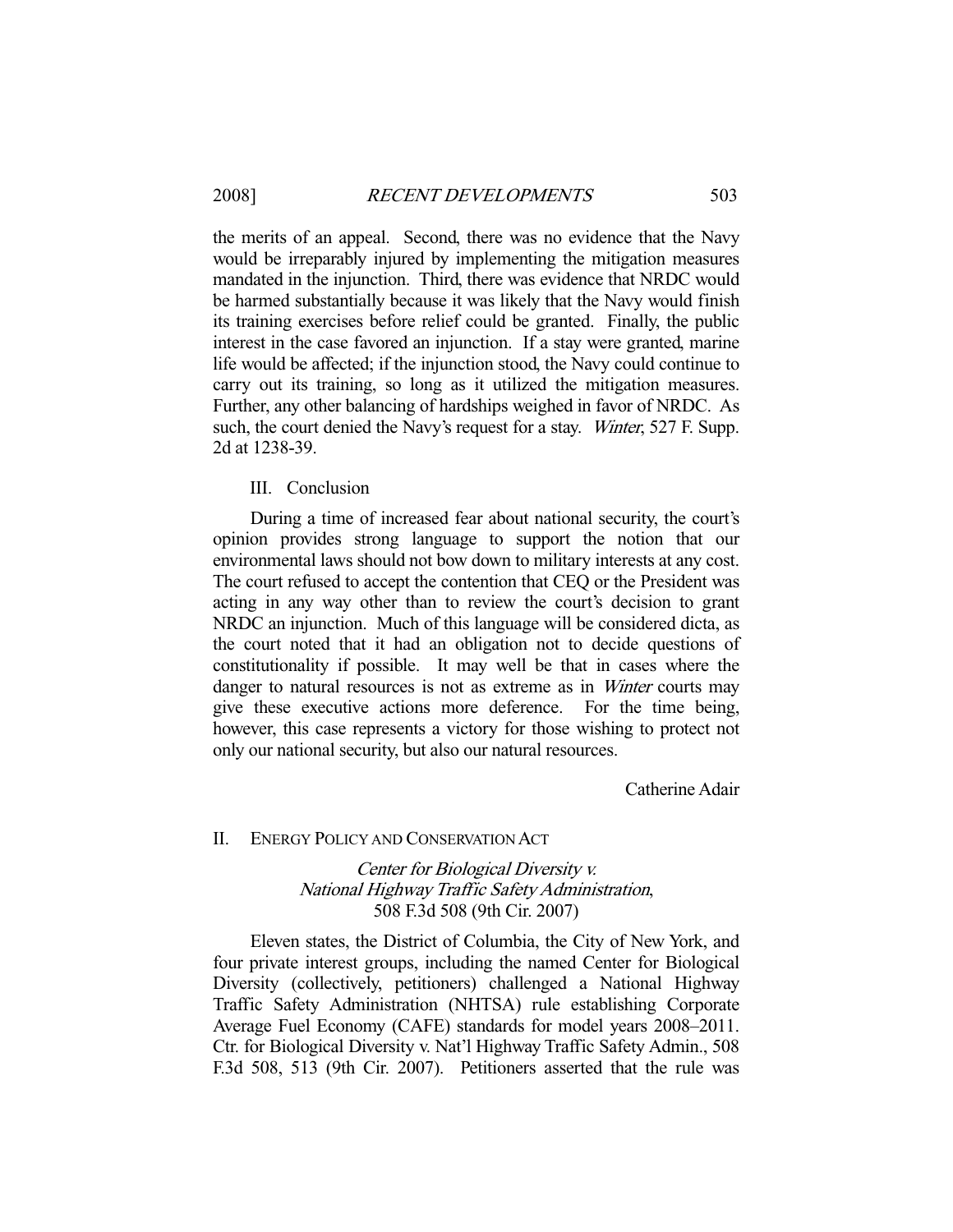arbitrary and capricious because the NHTSA (1) failed to include critical alternative fuel benefits, (2) failed to set CAFE standards for the interim period consistent with the agency's authorizing statute, and (3) failed to close the "SUV loophole" that allows SUVs, minivans, and light trucks to qualify for lower fuel economy standards under an expansive definition of truck. *Id.* at 513-14. Petitioners further asserted that the agency was in violation of the National Environmental Policy Act (NEPA) for its failure to issue an environmental impact statement regarding the new CAFE standards. Id. at 514. The United States Court of Appeals for the Ninth Circuit held that the NHTSA rule was arbitrary and capricious and that the agency violated NEPA.

 The court began by laying out the broad goals of the governing statutes, the Energy Policy and Conservation Act of 1975 (EPCA) and NEPA. *Id.* at 514-15, 517-18. The court began its analysis with the petitioner's arbitrary and capriciousness claim. The purpose of the EPCA as intuited from the statutory history was to develop fuel standards that would reduce fuel consumption. *Id.* at 514-15. furtherance of this goal, the act required NHTSA to establish minimum fuel economy standards for automobiles. The statute designated a 27.5 mile-per-gallon limit for passenger vehicles, but required NHTSA to promulgate a standard for nonpassenger trucks at the maximum feasible standard achievable by the manufacturers in a model year. *Id.* at 515. Vehicles weighing over 10,000 pounds were exempt from the fuel economy standards. Light trucks, SUVs, and minivans have historically been classified as nonpassenger vehicles under NHTSA definitions, or the "S.U.V. loophole."

 The court then examined the historical effectiveness of the CAFE standard, noting that prior to the consumer demand boom for SUV and minivans, average fuel economy had increased. *Id.* at 516. The court noted, however, that because of the SUV loophole and growing demand for the vehicle type, average fuel economy had dropped. Id. at 516-17. The court noted further that as indicated by petitioner's evidence, the primary purpose of these vehicles was for passenger transportation. See id. at 517.

 From these facts, the court analyzed whether the final rule violated the clear intent of Congress in enacting EPCA. Id. at 530. The court rejected petitioner's initial claim that the marginal cost-benefit analysis employed by the NHTSA was prohibited. The court noted that the statute gave the agency latitude in determining what the maximum feasible level for light trucks would be and that prior case history supported the economic factors relied upon by NHTSA. However, the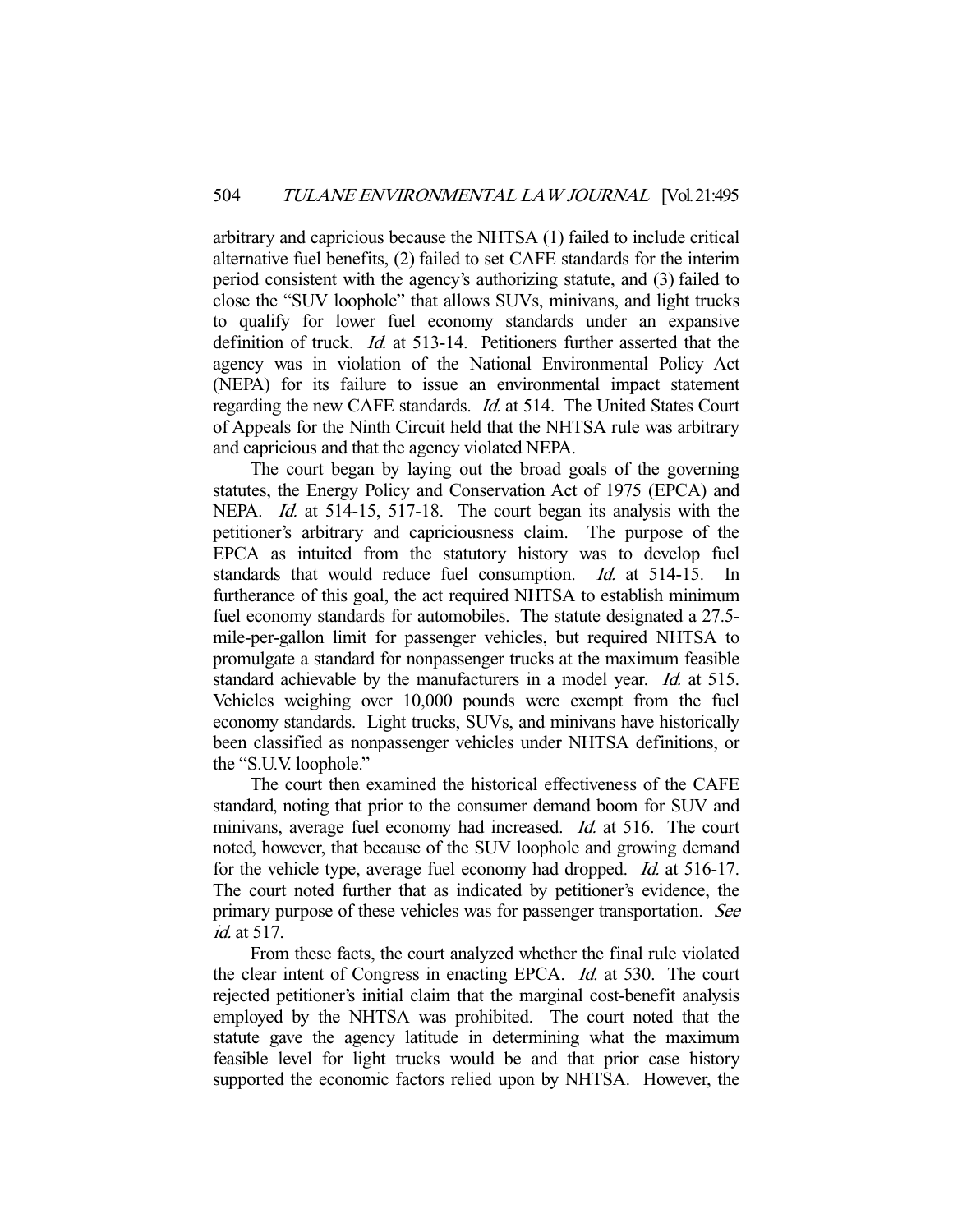court noted that the process could not insulate the result from review and that the standards set must be within the purpose of the statute—to conserve fuel.

 The court next addressed the issue of NHTSA refusal to assign adequate value to the cost of greenhouse emission reduction. *Id.* at 531. NHTSA argued that nonmonetized factors would have no result on the final standard. The court, however, noted that the value of a benefit would greatly affect the balancing employed and the "most significant benefit" of reducing greenhouse emissions was given zero value. Thus, the court concluded the analysis was not within the purposes of the EPCA and was arbitrary and capricious. *Id.* at 533-35. The court remanded the rule to NHTSA for the development of new CAFE standards that adequately considered the benefit of green house emission reduction.

 Additionally, the court held that the NHTSA refusal to draft new definitions for passenger vehicles was arbitrary and capricious. Id. at 540. Initially, NHTSA had noted that the definition had become obsolete and failed to properly distinguish between passenger and nonpassenger vehicles. However, in the final rule NHTSA refused to issue a new definition. NHTSA failed to provide adequate reasoning as to why a transitioned change was not possible. Additionally, the court found the NHTSA argument for a standard based upon manufactured purpose rather than consumer use inadequate because the agency failed to address its own finding that many light trucks were intended by the manufacturer to transport passengers.

Finally, the court turned to NHTSA obligations under NEPA. *Id.* at 545-56. NHTSA argued that it did not have the statutory authority to consider additional factors in its environmental assessment (EA) because of the constraints of EPCA. The court quickly pointed out that this defense was counter to the wide discretion NHTSA had claimed as protection from judicial review. The court chastised the agency noting that it could not have the discretion point "both ways." The agency had argued that under the ruling from Department of Transportation v. Public Citizen, 541 U.S. 752 (2004), it did not have to consider climate change because the agency lacked the authority to address the crisis. The court, however, rejected this argument, noting that the crisis at issue was the emission of greenhouse gases and that these emissions could be directly affected by more stringent fuel economy standards. Id. at 546-47.

 Moving forward the court then addressed the sufficiency of the environmental assessment and the Finding of No Significant Impact issued by NHTSA. *Id.* at 548. The court focused upon the NHTSA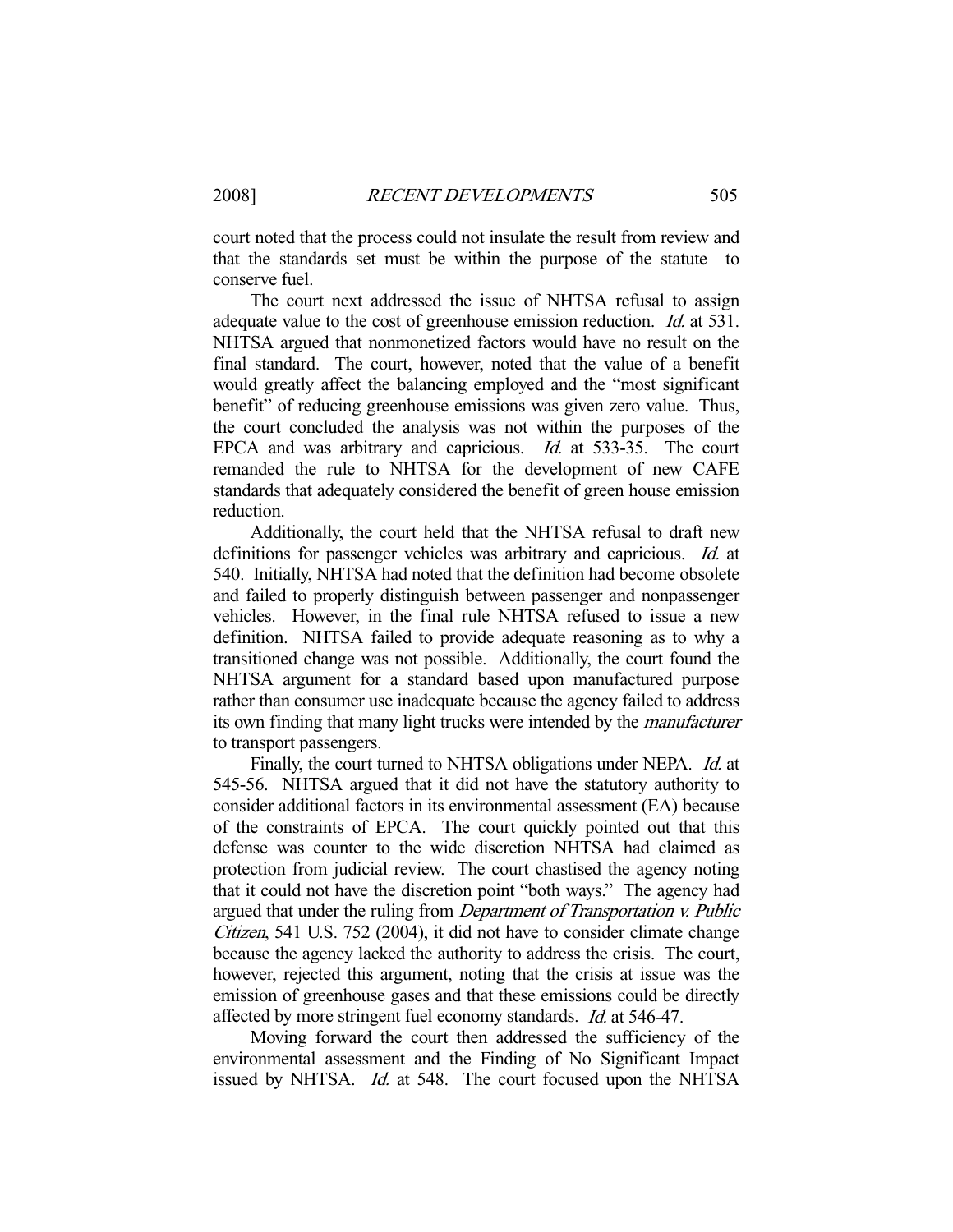evaluation of cumulative impacts. The EA, the court noted, failed to address the environmental effects of the incremental release of  $CO[<sub>2</sub>]$ , did not actually address the environmental effects of these emissions, and did not place those effects in the context of the CAFE rulemaking. *Id.* at 549. As a result of these deficiencies the court ruled that the EA was inadequate and on remand the NHTSA was required to prepare a full environmental impact statement. *Id.* at 552-54.

 The court's decision is in line with recent cases such as Massachusetts v. E.P.A., 127 S. Ct. 1438 (2007), and Environmental Defense v. Duke Energy Corp., 127 S. Ct. 1423 (2007). These cases represent a movement to require agencies to recognize the climate crisis and to recognize avoidance measures as legitimate benefits that must be factored into agency cost-benefit analysis.

David L. Curry, Jr.

#### III. FOREST SERVICE DECISION MAKING AND APPEALS REFORM ACT

Summers v. Earth Island Institute, 128 S. Ct. 1118 (2008)

## I. Introduction

 The United States Supreme Court recently granted an appeal from the United States Forest Service involving the issue of whether certain new regulations were valid and in accordance with the Forest Service Decisionmaking and Appeals Reform Act (ARA). Summers v. Earth Island Inst., 128 S. Ct. 1118 (2008); Earth Island Inst. v. Ruthenbeck, 490 F.3d 687 (9th Cir. 2007). Also at issue on appeal is whether the environmental organizations had standing to challenge the Forest Service regulations. The two challenged regulations exempted logging projects that did not require an Environmental Impact Statement (EIS) or an environmental assessment (EA) under the National Environmental Policy Act (NEPA) from the notice, comment and administrative appeals process. Ruthenbeck, 490 F.3d at 691-92. The Ninth Circuit Court of Appeals heard the case below, *Earth Island Institute v. Ruthenbeck*, which was decided in favor of the environmental organizations on the two challenged regulations. *Id.* at 690.

 In Ruthenbeck, which is the focus of this Recent Development, the government was appealing from a district court judgment that enjoined the new regulations that applied to the administrative review procedure because the regulations were "manifestly contrary to the governing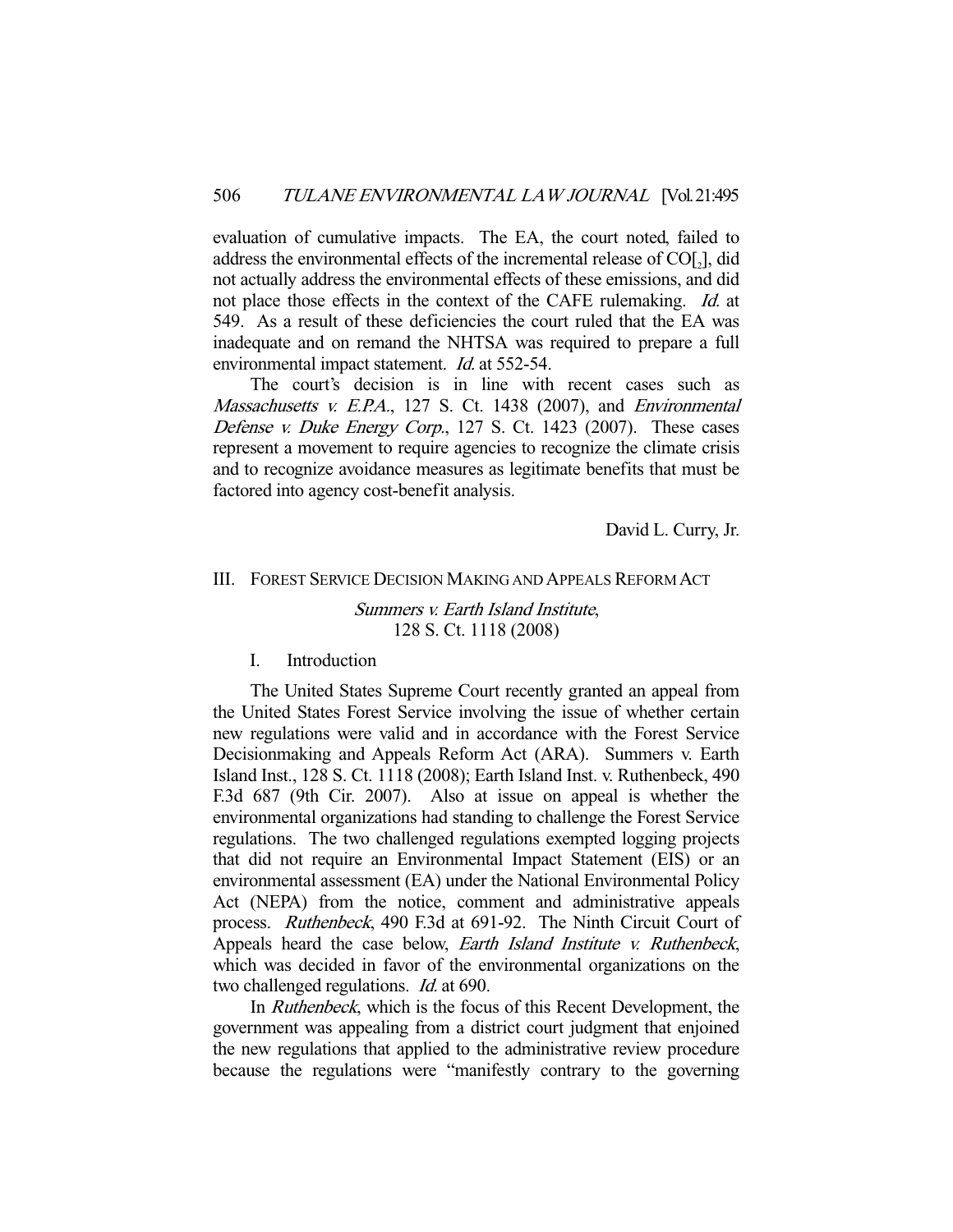statute." Earth Island Institute v. Pengilly, 376 F. Supp. 2d 994 (E.D. Cal. 2005). Initially, the Forest Service promulgated these new regulations pursuant to the ARA and many environmental organizations challenged these regulations in United States District Court for the Eastern District of California in Pengilly. In that case, the district court held that the four challenged regulations were valid in accordance with the ARA. However, on appeal from the environmental groups, the Ninth Circuit reversed the district court and held that the challenged regulations were invalid as contrary to the ARA. Ruthenbeck, 490 F.3d at 690-91.

The Ninth Circuit decision in *Ruthenbeck* as well as the recent decision from the Supreme Court granting the appeal, regardless of the outcome, highlights the important environmental concerns with public participation in small logging sales that do not require an EIS or an EA under NEPA. The Forest Service was essentially trying to circumvent these types of agency decisions from the administrative appeals process and the Ninth Circuit allowed the public back into the process in accordance with the ARA.

II. Background

The challengers in *Ruthenbeck* were all nonprofit environmental organizations, including the Earth Island Institute, Sequoia Forestkeeper, Heartwood, Inc., the Center for Biological Diversity, and the Sierra Club. Id. at 691. Jim Bensman, an employee of one of the environmental groups, submitted an affidavit to establish standing. Bensman's affidavit stated that he had visited all of the National Forests at issue for over twenty-five years and planned to return to California and Oregon in 2004 to visit again. In order to establish an identifiable harm, Bensman asserted that his biological and recreational interests were harmed when "development occur<sup>[ed]</sup> in violation of law or policy." *Id.* at 691. In addition, Bensman asserted a procedural injury stating that if he had the option to appeal certain Forest Service projects which were excluded, he would exercise his right of appeal.

 Prior to 1992, the United States Forest Service provided a public appeals process for agency decisions which were documented in a "decision memo, decision notice or record of decision." 54 Fed. Reg. 3342 (Jan. 23, 1989); Heartwood, Inc. v. U.S. Forest Serv., 316 F.3d 694, 696 (7th Cir. 2003) (internal quotations omitted) (citation omitted). In March 1992, the Forest Service proposed new regulations which essentially eliminated the previous appeals process for "all decisions except those approving forest plans or amendments or revisions to forest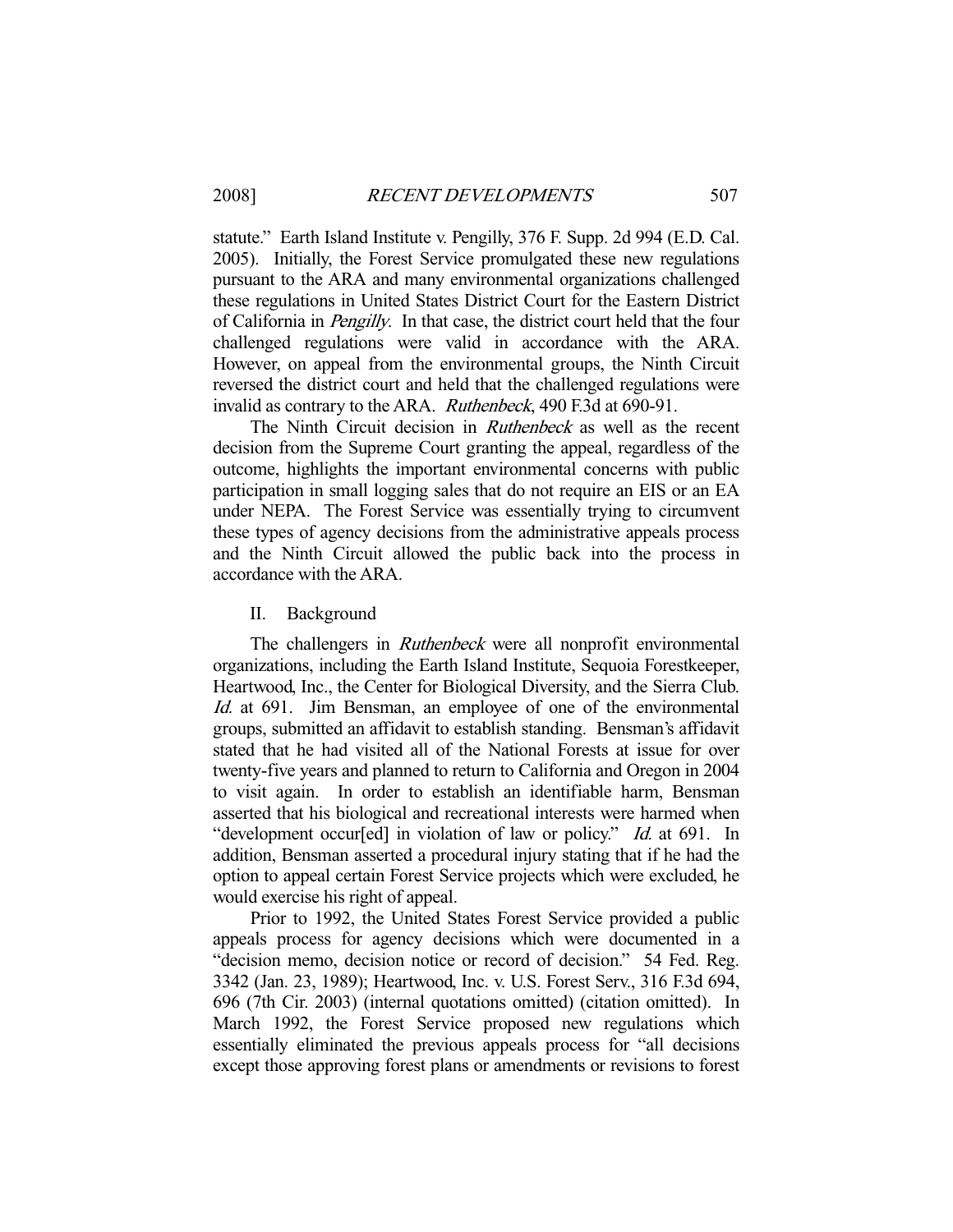plans." This proposal would have eliminated many administrative requirements previously available to the public:

[The proposal] would have replaced post-decision administrative appeals with pre-decision notice and comment procedures for proposed projects on which the Forest Service had completed an Environmental Assessment (EA) and a finding of no significant impact (FONSI), in accordance with applicable provisions of the National Environmental Policy Act of 1969 (NEPA).

This new proposal essentially excluded those projects that the Forest Service determined were environmentally insignificant from the normal notice, comment and appeal process.

 Due to significant protest from environmental groups about the loss of the public appeals process, Congress stepped in and enacted the ARA. The ARA, for the purposes of this case, required the Forest Service to establish an administrative appeals process that provided a notice and comment opportunity for the public. The ARA provides in significant part:

[T]he Secretary of Agriculture, acting through the Chief of the Forest Service, shall establish a notice and comment process for proposed actions of the Forest Service concerning projects and activities implementing land and resource management plans developed under the Forest and Rangeland Renewable Resources Planning Act of 1974 and shall modify the procedure for appeals of decisions concerning such projects.

Forest Service Decision Making and Appeal Reform Act, Pub. L. No. 102-381, 106 Stat. 1419 (codified with some differences in language at 16 U.S.C. § 1612(a) (emphasis added)).

 After environmental groups challenged many of the regulations which had been promulgated under the newly codified ARA, the Forest Service reinstated the previous notice, comment, and appeals process that was available prior to 1992. Ruthenbeck, 490 F.3d at 691-92. Yet, the Forest Service only reinstated this previous appeals process as an interim measure until the agency was able to issue a final regulation implementing the ARA. *Id.* at 692.

 On June 5, 2003, the Forest Service issued a final rule that outlined the documentation necessary under NEPA for fire management activities. Id. This new rule concerning fire management activities created a new category of Forest Service projects which involved "fire rehabilitation activities on less than 4,200 acres." Significantly, this rule excluded this new category of fire rehabilitation projects from EA and EIS analysis and also exempted these activities from notice, comment, and appeal procedures. Further, on July 29, 2003, salvage timber sales of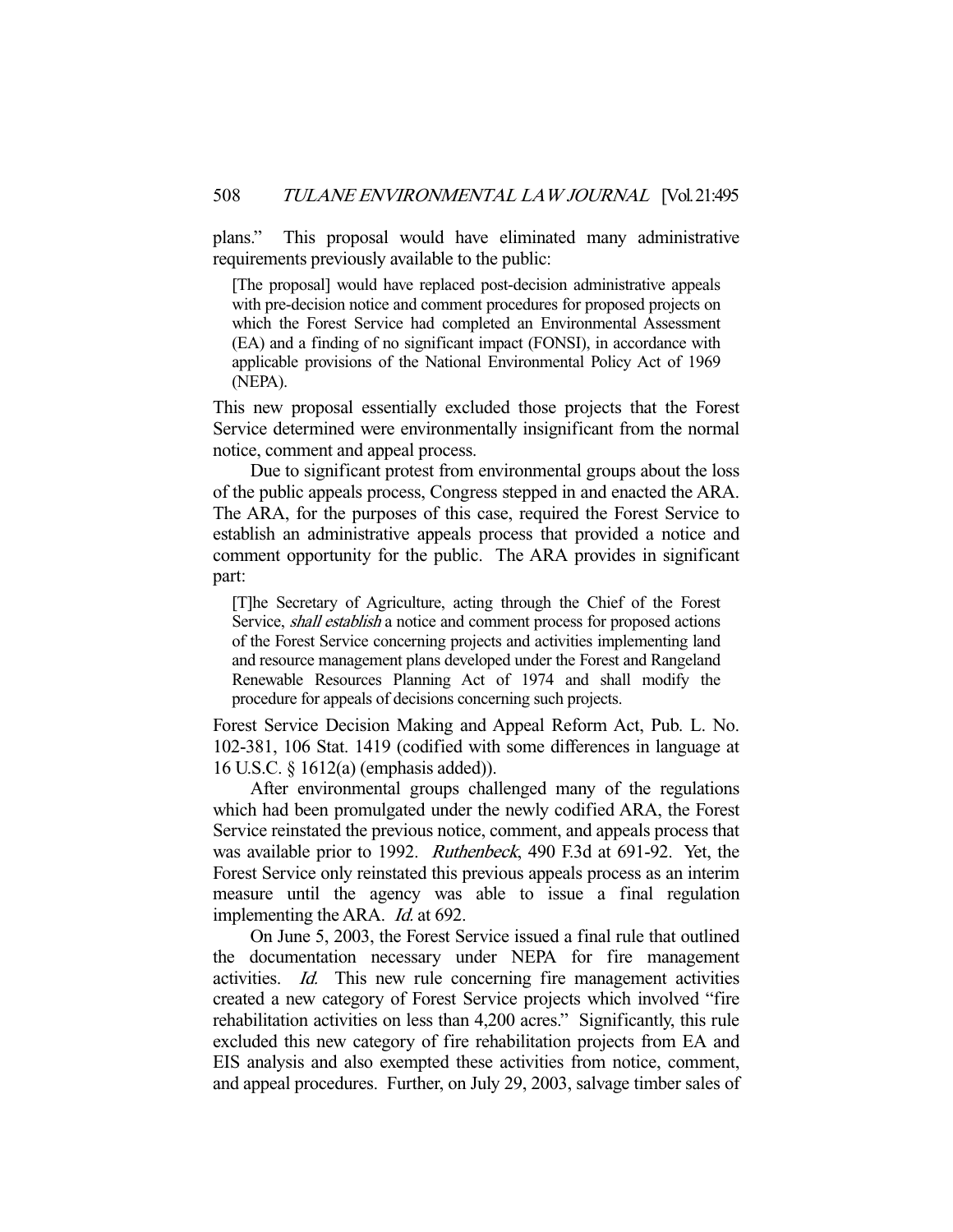up to 250 acres were designated as categorically excluded from notice, comment, and appeal procedures.

 Barely a month after the new rules concerning fire rehabilitation projects and salvage timber sales were issued, the Forest Service issued a decision memo on the "Burnt Ridge Project" (BRP) that approved the logging and subsequent sale of 238 acres of previously burned forest area located within Sequoia National Forest. However, the decision memo which approved the BRP expressly stated that "this project is not subject to appeal because it involves projects or activities which are categorically excluded from documentation in an [EIS] or [EA]" (internal quotations omitted). In order to exclude the BRP from the notice, comment, and appeal procedures that were provided in the ARA, the Forest Service applied the two regulations that were challenged in Ruthenbeck: 36 C.F.R.  $\S$ § 215.12(f) and 215.4(a). In response to the BRP decision memo, the challengers filed this action and the Forest Service consequently withdrew the BRP pursuant to a settlement agreement.

 Later, the environmental groups filed suit against the Forest Service challenging the 2003 regulation that was applied in the BRP and facially challenging nine other provisions of the regulations. The district court invalidated five of the regulations, upheld the remaining four, and more importantly, issued a nationwide injunction against the application of the regulations that were invalidated. The Forest Service then appealed to the Ninth Circuit.

#### III. Decision and Analysis

 On appeal, the Ninth Circuit held that the plaintiffs had standing because they had suffered a cognizable injury. Id. at 693-94. However, the Court did not uphold the challengers' standing based on aesthetic injuries, stating that even though aesthetic and environmental interests generally are cognizable injuries, a person's "'some day" intentions to return to an area do not support a finding of 'actual or imminent injury' unless the affiant has 'specific plans' to return to the area." Instead, the court relied on the plaintiffs' procedural injury argument and stated that the ARA is a "procedural" statute, which raises a procedural injury within the "zone of interests" that Congress intended to protect. *Id.* at 693-94. In support of their decision to uphold standing upon a procedural injury, the Court cited Idaho Conservation League v. Mumma, 956 F.2d 1508, 1514 (9th Cir. 1992), which held that "because NEPA is essentially a procedural statute designed to ensure that environmental issues are given proper consideration in the decisionmaking process, injury alleged to have occurred as a result of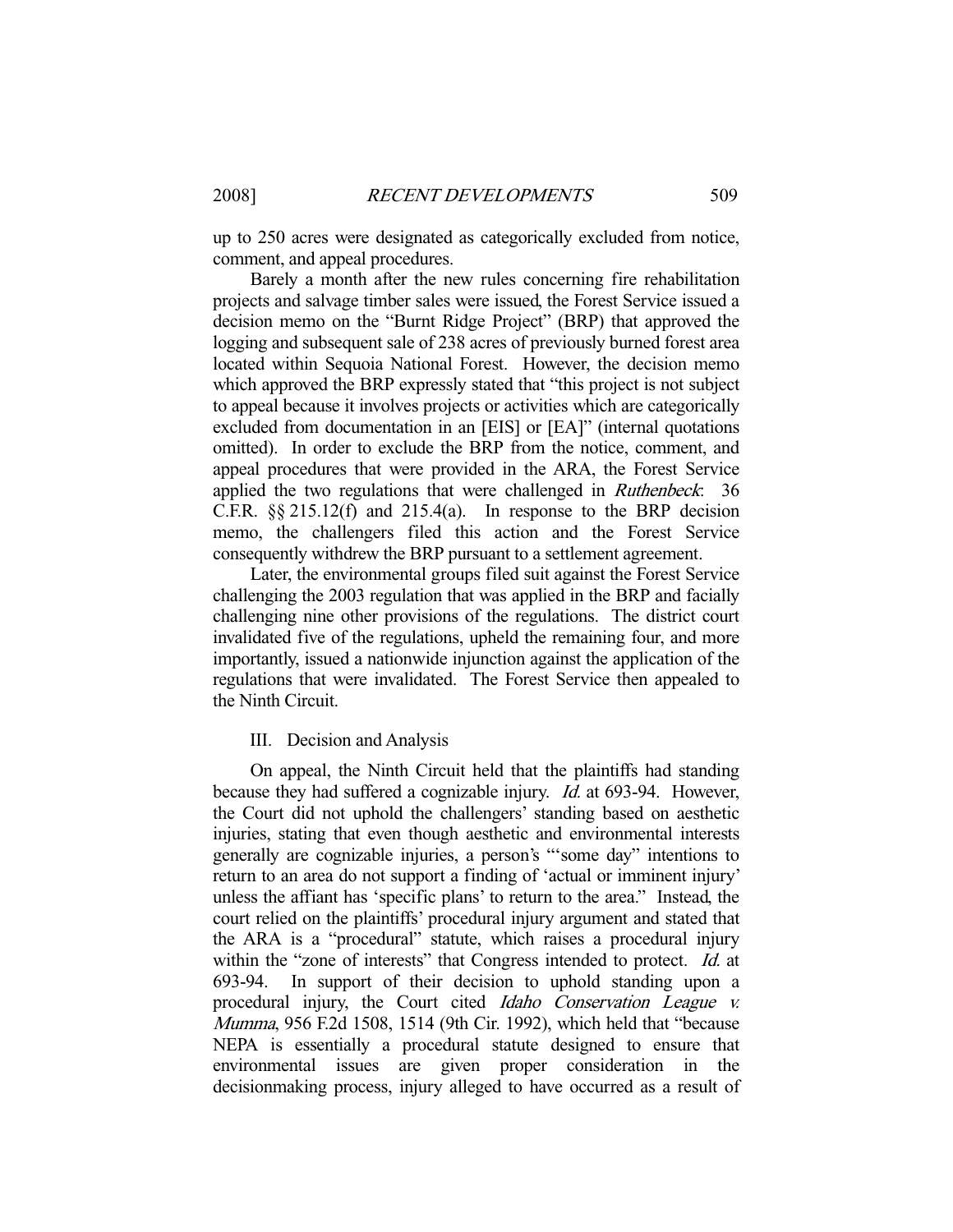violating this procedural right confers standing" (internal citations omitted) (quoting Trs. for Alaska v. Hodel, 806 F.2d 1378, 1380 (9th Cir. 1987)).

 The court concluded the standing discussion by holding that the challengers suffered a procedural injury because they were not allowed to appeal the BRP decision, or any other like project, due to the Forest Service regulation that excluded projects such as the BRP from notice, comment, and appeal procedures. However, the court only upheld standing on the two regulations pertaining to the BRP. The other regulations on appeal were dismissed for ripeness because there was no project "specifically referenced in the complaint" that addressed the other regulations. Id. at 696. After establishing that the plaintiffs had standing, the court moved on to the validity of the two remaining regulations.

 The Forest Service argued that the two regulations which essentially excluded the notice, comment, and appeal procedures from any agency decisions that did not require an EA or EIS, were a "reasonable interpretation of ambiguous portions of the ARA." However, the environmental groups argued that "the plain language of the statute requires an administrative notice, comment, and appeal process." The groups also argued that the legislative history of the ARA indicates that the two regulations at issue were "manifestly contrary" to the ARA because the statute was created in response to the Forest Services' initial proposal to eliminate the notice, comment, and appeal procedures. In response to these arguments, the Court proceeded to conduct a Chevron analysis to determine the validity of these two regulations. Chevron U.S.A. v. Natural Res. Def. Council, Inc., 467 U.S. 837 (1984).

The court determined, according to *Chevron*, that both regulations were in conflict with the plain meaning of the ARA. *Ruthenbeck*, 490 F.3d at 697. In support, the Court noted that Congress had spoken directly to the issue concerning the two regulations by highlighting language in the ARA that the Chief of the Forest Service "shall establish" a notice and comment process for proposed actions of the Forest Service ... and *shall* modify the procedure for appeals of decisions concerning such projects." *Id.* at 697. The court held that both statutes conflicted with the plain language of the ARA because "[t]he statutory language does not refer to NEPA" and "[t]he statute does not provide for any exclusions or exemptions from its requirement that the Forest Service provide notice, comment, and an administrative appeal for decisions implementing Forest Plans."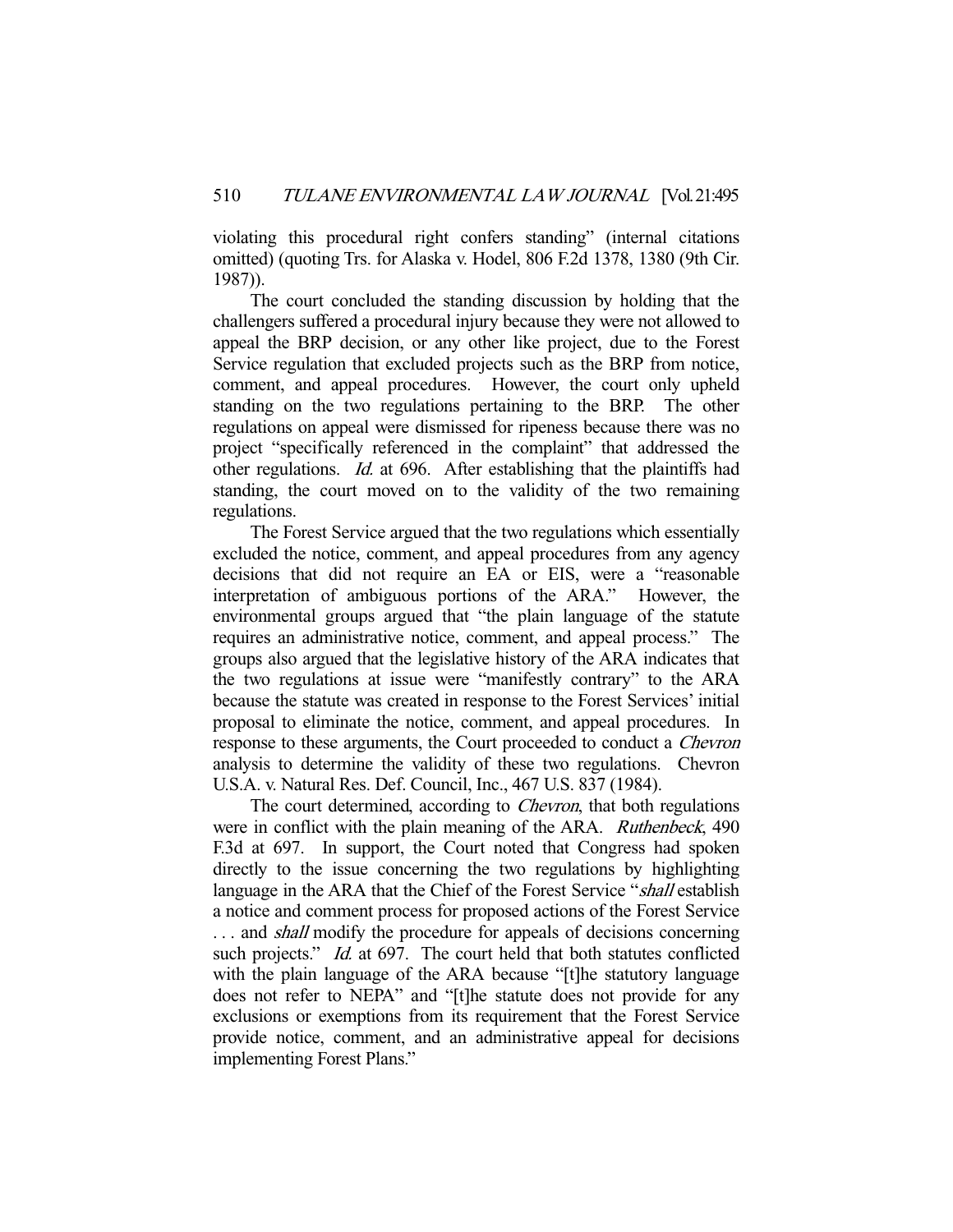The court went even further in its *Chevron* analysis, stating that even if the statute were ambiguous, the two regulations would still be invalid because they failed the second step of Chevron, which states that "[i]f the intent of Congress is clear, that is the end of the matter; for the court, as well as the agency, must give effect to the unambiguously expressed intent of Congress." Id. at 697-98 (citing Chevron, 467 U.S. at 842-43 (internal quotations omitted)). The Forest Service, in contrast, argued that the Secretary's reasonable interpretation was entitled to Chevron deference as a reasonable construction of the ARA. Id. at 698. Plaintiffs responded that the legislative history of the ARA indicated that not only were timber sales intended to be subject to notice, comment, and appeal procedures, but also many other agency decisions implementing forest plans such as "oil leasing, mining, and off-road vehicle use." In support of their argument, challengers cited a conference report letter from Representative Richardson, who stated that "the agency's recent proposal to eliminate appeals of timber sales, oil and gas leases, and other project level activities is a slap in the face of democratic values." Id. at 698 (internal citation omitted).

 The court agreed with the environmental groups and stated that "[a]t a minimum, the categorical exclusion of timber sales from administrative notice, comment, and appeal is contrary to Congressional intent to provide such processes through the ARA." Further, the Court characterized the two challenged regulations as the "Forest Services' attempt to circumvent Congressional intent to preserve the administrative appeals process." The Court continued by stating that Congress would not have passed the ARA if they had intended to exclude the right of notice, comment, and appeal. Finally, the Court concluded that the Forest Service's attempt to exempt agency actions from notice, comment and appeal was "manifestly contrary to both the language and the purpose of the ARA." Id. at 698-99. In addition, the Court affirmed the district court's nationwide injunction based on language in the Administrative Procedure Act, which states that a reviewing court "shall . . . hold unlawful and set aside agency action, findings, and conclusions found to be . . . arbitrary, capricious, an abuse of discretion, or otherwise not in accordance with law." *Id.* at 699 (citing 5 U.S.C. § 706 (2000)).

## IV. Conclusion

The decision in *Ruthenbeck* allows the public back into the administrative process for Forest Service decisionmaking. The Forest Service had attempted, through the two challenged regulations, to circumvent public participation in certain types of timber and logging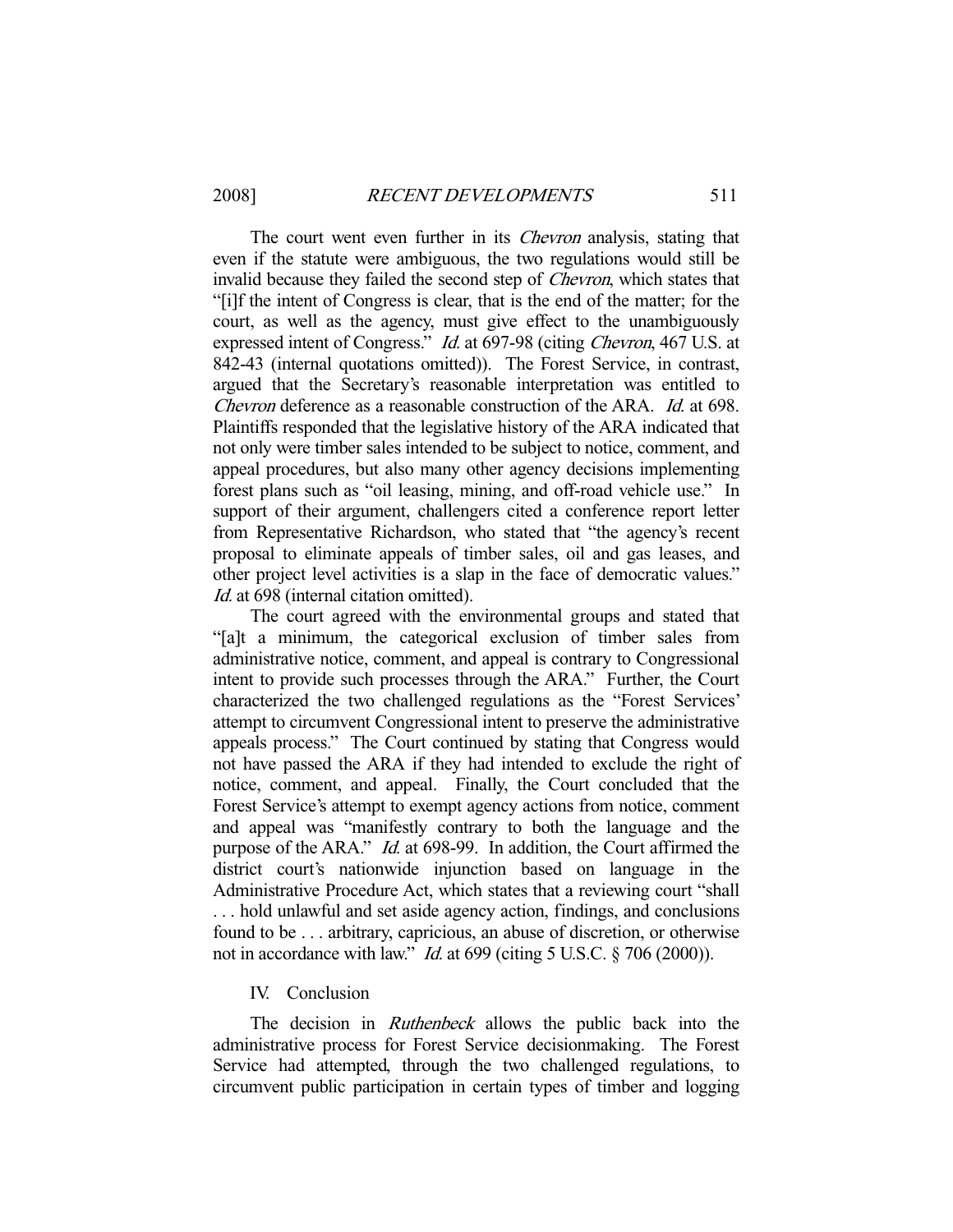projects. However, the Forest Service ignored the ARA that Congress enacted to ensure public participation in these types of projects. Consequently, the Ninth Circuit correctly held that these two regulations were in direct violation of the ARA and that the public should be allowed to participate in this type of agency decision making. Now, the Supreme Court will hear the appeal from the Forest Service and determine whether these types of projects, which are not entitled to EA or EIS analysis, should involve the public in the form of a notice, comment, and appeal procedure. If the Supreme Court reverses the Ninth Circuit and validates these regulations, the public will be excluded at essentially every stage of the decisionmaking process for these types of logging projects.

C. Farris DeBoard

#### IV. "STATE CREATED DANGER" DOCTRINE

## Lombardi v. Whitman, 485 F.3d 73 (2d Cir. 2007)

 In Lombardi, Chief Judge Jacobs, writing for the United States Court of Appeals for the Second Circuit, held that the actions of federal administrators in making reassuring statements about the air quality in and around Ground Zero after the attacks of September 11th, 2001, when data neither supported nor contradicted such statements, did not amount to deliberate indifference that "shocks the conscience." Lombardi v. Whitman, 485 F.3d 73 (2d Cir. 2007). In upholding the decision by Judge Hellerstein of the United States District Court for the Southern District of New York to dismiss the case, the court ruled that five rescue workers from various government entities that worked at the Ground Zero site soon after the collapse of the World Trade Center towers had no substantive due process claim against the federal administrators. Id. at 77, 85 (referring to Bivens v. Six Unknown Named Agents of Fed. Bureau of Narcotics, 403 U.S. 388 (1971)). The court held that when government decision makers must balance competing interests in the face of an environmental emergency, such decisions are not shocking to the conscience "merely because they contemplate some likelihood of bodily harm." *Id.* at 85.

 The facts of the case originate in one of the most infamous events in the history of the United States. On September 11, 2001, terrorists hijacked several commercial jet aircraft, crashing two of them into the twin World Trade Center towers in Lower Manhattan. The two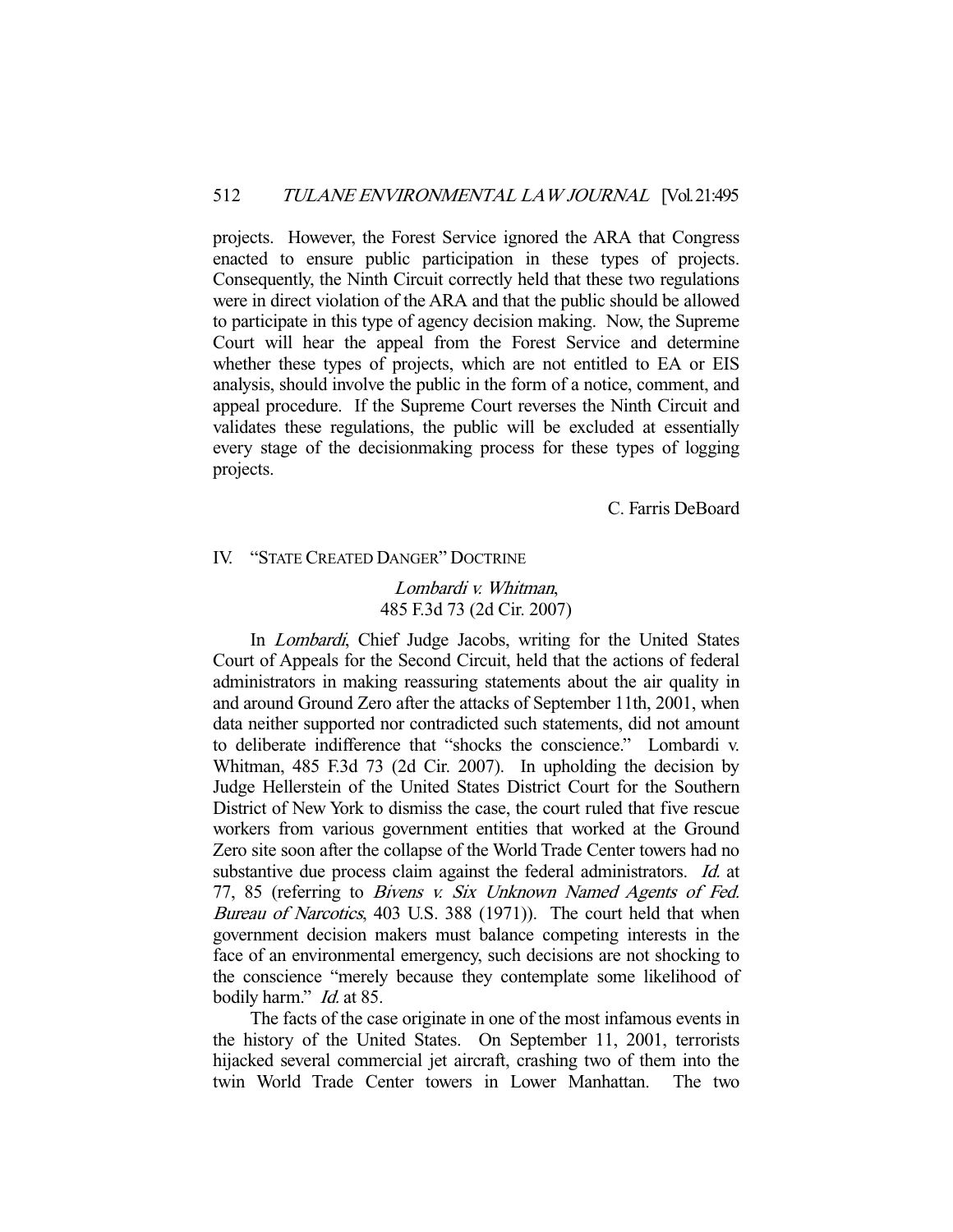skyscrapers collapsed, resulting in catastrophic loss of life. In addition to this tragedy, the collapse of the buildings sent a wide variety of debris and dust into the air. This dust contained various materials that are hazardous to human health such as asbestos, lead, polychlorinated biphenyls (PCBs), and polycyclic aromatic hydrocarbons (PAHs). Id. at 75.

 During the days and weeks that followed, several federal administrators made comments to the press, and the EPA released various press statements reassuring the public that the air in Lower Manhattan around Ground Zero was safe to breathe. Id. at 75-76 (citing EPA OFFICE OF THE INSPECTOR GEN., EPA'S RESPONSE TO THE WORLD TRADE CENTER COLLAPSE: CHALLENGES, SUCCESSES, AND AREAS FOR IMPROVEMENT, Report No. 2003-P-00012 (Aug. 21, 2003), available at http://www.epa.gov/oig/reports/2003/WTC\_report\_20030821.pdf

[hereinafter OIG REPORT]). Director of the Environmental Protection Agency (EPA) Christine Todd Whitman was quoted in an EPA press release as saying that "the public in these areas is not being exposed to excessive levels of asbestos or other harmful substances . . . . I am glad to reassure the people of New York and Washington, D.C. that their air is safe to breath [sic]." *Id.* at 76 (citing OIG REPORT, *supra*, at 85). Several other statements released by the EPA between the time of the attack and October of 2001 gave similar reassuring statements. OIG REPORT, supra, at 9.

 An official report made by the Office of the Inspector General (OIG) of the EPA later found that the data that was available at the time that these statements were made did not fully support the assurances made in the press release. *Id.* The OIG Report also stated that some of the asbestos readings which the EPA had collected were high enough to pose a significant health risk. *Id.* at 14. The report additionally found that the White House Council on Environmental Quality and the National Security Council influenced the EPA press statements and cleared them for release, sometimes editing out cautionary language or headings. *Id.* at 14-17.

In *Lombardi*, the plaintiffs alleged that their substantive due process rights had been violated when they relied on the statements made by the defendant officials and did not wear protective gear during their work at the Ground Zero site. Lombardi, 485 F.3d at 75. The plaintiffs brought the action under Bivens, 403 U.S. 388, claiming that they had been "deprived of a constitutional right by a federal agent acting under color of federal authority." Id. at 78 (quoting Thomas v. Ashcroft, 470 F.3d 491, 496 (2d Cir. 2006) (internal quotations omitted)). The claim alleged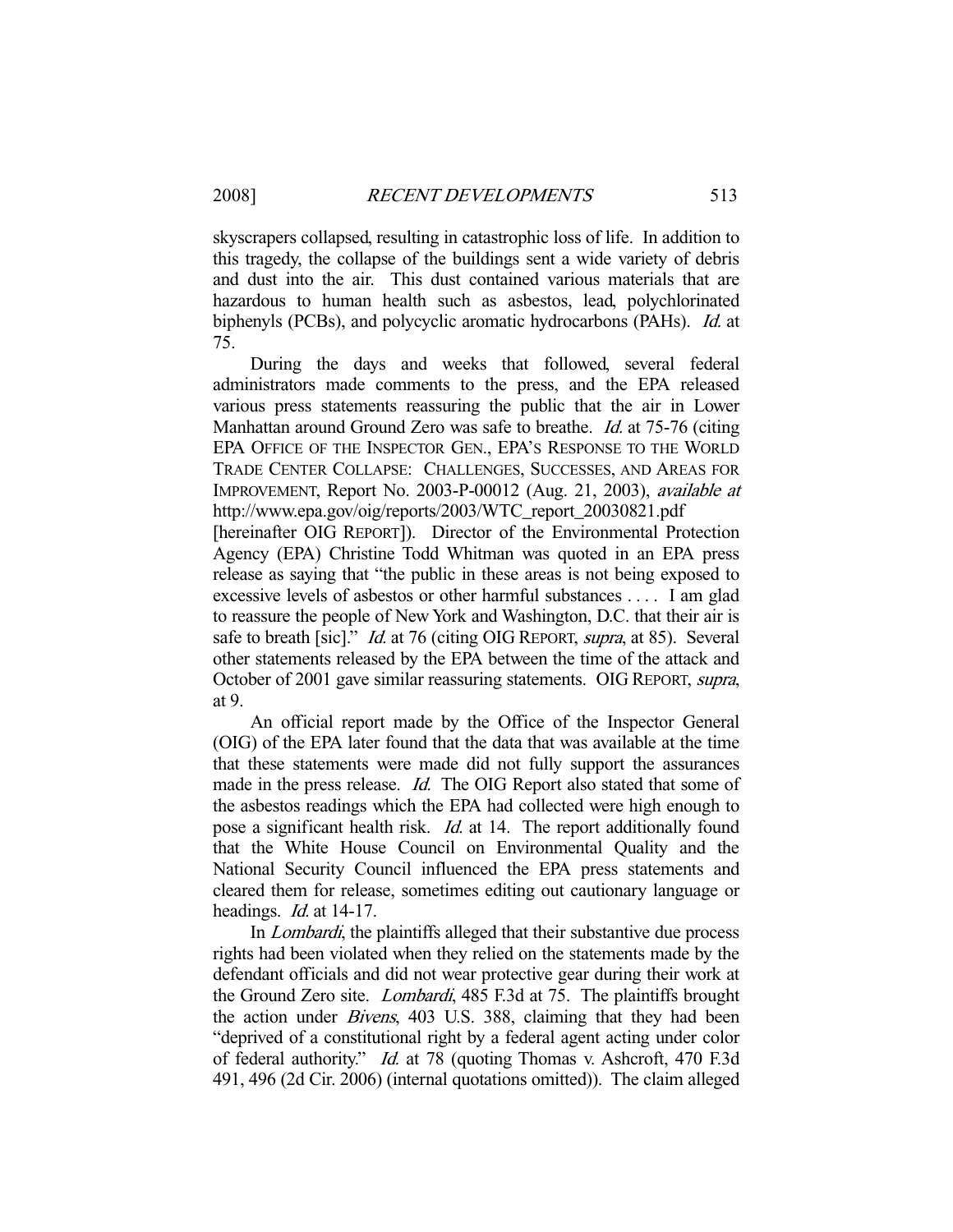that the defendants had violated the state created danger doctrine by issuing the statements on which the plaintiffs relied and this induced them to continue to work at Ground Zero without protective gear. Id. at 79-80. This behavior created a danger by exposing them to harmful amounts of the various toxic substances found at Ground Zero.

A *Bivens* action can be considered analogous to a United States Code civil action, where a federal agent can be held liable for actions taken under the color of law that violate a plaintiffs constitutional rights. E.g., Tavarez v. Reno, 54 F.3d 109, 110 (2d Cir. 1995); see also Bivens, 403 U.S. 388; 42 U.S.C. § 1983 (2000) (providing civil action for deprivation of rights).

The defendants in *Lombardi* offered a defense of qualified immunity as federal officials are entitled to when faced with a *Bivens* action. Lombardi, 485 F.3d at 78. There is a two-step analysis in analyzing a defense of qualified immunity in both *Bivens* and  $\S$  1983 actions: (1) did the official violate a constitutional right when reading the facts in a light most favorable to the party asserting injury, and (2) was the right clearly established so that a reasonable official would have known they were violating that right.

 The Second Circuit began the heart of its analysis by looking at the substantive due process claim to see whether there was any violation of a constitutional right. The Fifth Amendment of the United States Constitution provides in part: "No person shall . . . be deprived of life, liberty, or property, without due process of law." U.S. CONST. amend V. The court pointed out that "[t]his clause has been interpreted as a protection of the individual against arbitrary action of government," and that it has a procedural as well as a substantive component. Lombardi, 485 F.3d at 78 (quoting County of Sacramento v. Lewis, 523 U.S. 833, 845 (1998) (internal quotations omitted)). The substantive component serves to guard the individual against the exercise of government power that does not have a reasonable and legitimate governmental objective. Id. at 79.

As laid out by the Supreme Court in *DeShaney*, the government generally has no constitutional obligation to protect citizens from private harm. DeShaney v. Winnebago County Dep't of Soc. Servs., 489 U.S. 189 (1989). Government actors cannot be held liable for a substantive due process violation simply because they failed to warn a person of, or protect a person from, some potential harm. Lombardi, 485 F.3d at 79. For a government actor to violate a person's substantive due process rights they must do an affirmative act and the action taken must be so egregious that it shocks the contemporary conscience. Id.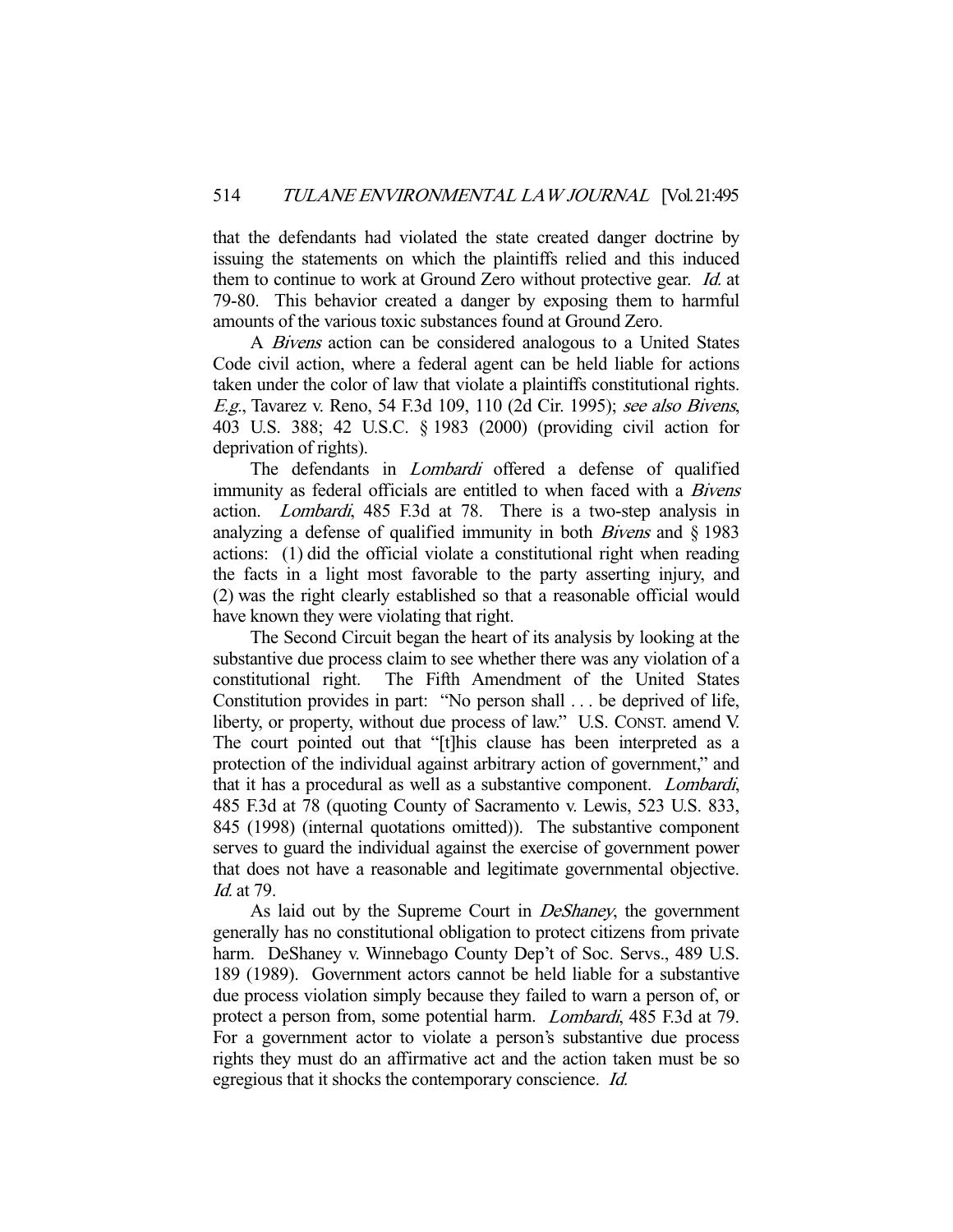However, many circuits, including the Second Circuit, have interpreted an exception to the Supreme Court's ruling in DeShaney and recognized a state-created danger doctrine. The state created danger doctrine holds that government officials may be liable for damages if their direct actions create an opportunity for a victim to be harmed or increase the risk that such harm will occur.

 The Second Circuit pointed out that state created danger cases usually involve harm that comes about from the actions of third parties after action has been taken by a government agent. Id. at 80. In the Second Circuit, these cases all involved situations where law enforcement officers enhanced or created the opportunity for a criminal act. The court pointed to several cases where police officers created situations where they knew a crime would occur.

 In comparing these cases with the matter before them, the court noted in Lombardi that the administrators acted after the terrorist act had been committed. The court characterized the plaintiff's complaint as putting environmental conditions in the place of a wrongdoing third party. This characterization almost insinuates that third-party harm after the government agent action might be a requirement for a true claim under the state-created danger doctrine, but the court stopped short of making this claim.

 The court looked for more analogous applications of the state created danger doctrine from sister circuits. The court found some examples that supported the plaintiff's theory that a government actor may be liable when they intentionally misrepresent a situation and create a false sense of security in a victim. Id. at 81. Liability would still be contingent on whether foreseeable bodily harm occurred and whether the conduct of the government official shocks the conscience. Id.

 Because the case before it stemmed from a motion to dismiss, the Second Circuit took the allegations in the complaint as true. *Id.* at 78. However, they noted that they thought that there were serious causation problems with the plaintiff's case; namely, proving that they heard the statements or read the press releases made by the administrators and that this was the reason they did not wear protective gear while working at Ground Zero. *Id.* at 81 n.5.

 Granting the plaintiffs causation, the court turned to whether the administrators conduct shocked the conscience.  $Id$  at 81-82. The court stated that the shocks the conscience standard is above that of a negligence standard. Further, conduct that is done with intent to injure, which is not justifiable by government interest, is the type of conduct that will most likely meet the threshold.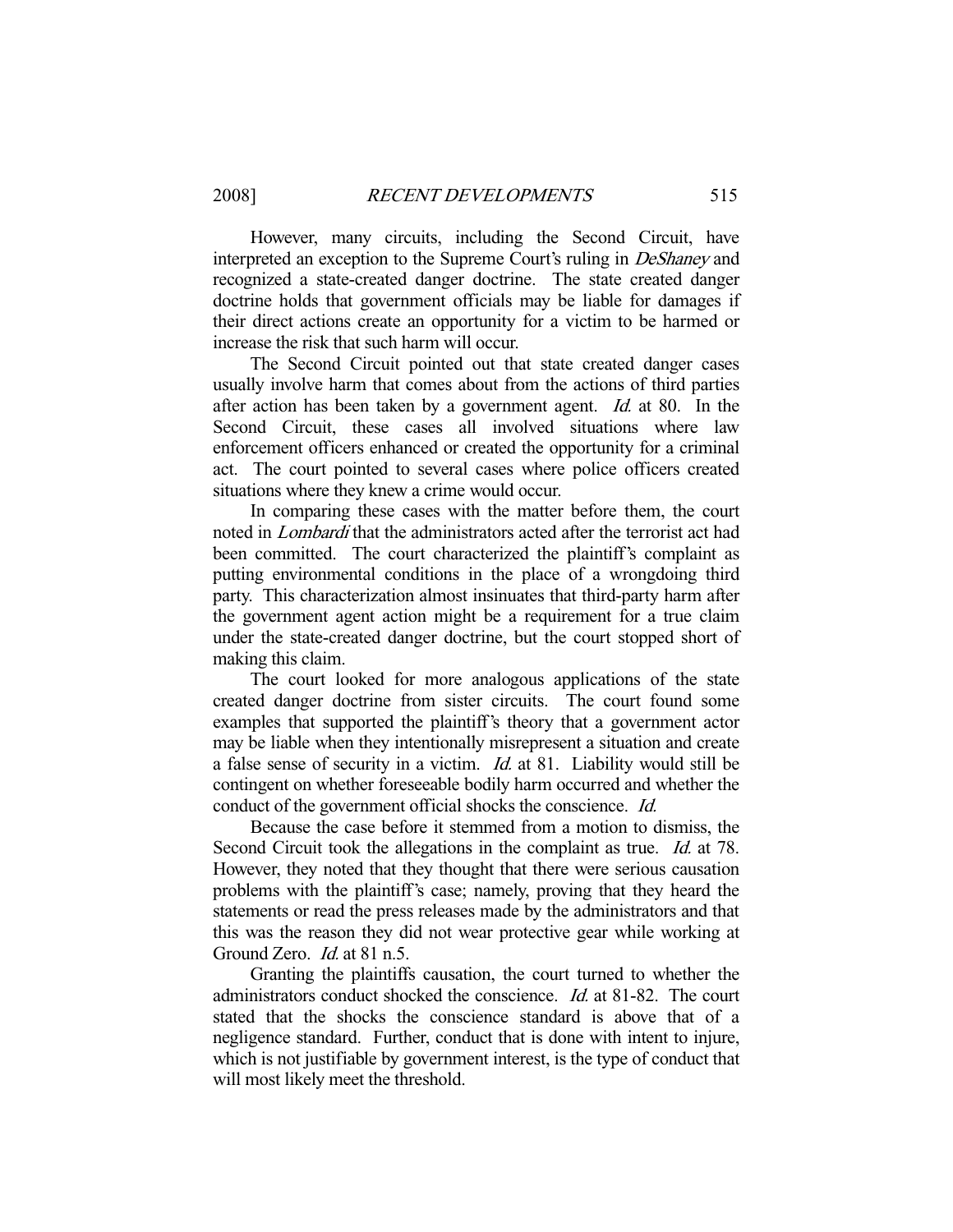The Supreme Court has recognized that actions taken with deliberate indifference to harm may be sufficient to shock the conscience in substantive due process cases. However, the Second Circuit was quick to qualify the deliberate indifference standard by pointing out that deliberate indifference that shocks the conscience in one situation may not do so in another. They emphasized the fact that the conscience must recognize competing interests when attempting to choose between two undesirable outcomes. Id. at 83.

 The Second Circuit used this principle of weighing competing interests as the cornerstone in the rest of its analysis. In doing so, the court began by downplaying the notion that deliberate indifference usually reaches a conscience shocking level when the government official has time to think and calculate, as opposed to situations where decisions are made in haste. The plaintiffs asserted that the administrators in this case had the requisite time to think and calculate their decision and so were deliberately indifferent when they made misleading statements. The court dismissed this characterization and instead focused on the pull of competing obligations. The court asserted that government officials in previous cases recognizing state-created danger did not have to balance competing interests.

 The plaintiffs offered two district court cases in which government officials had time to contemplate their actions and in which they intentionally gave misleading information that lead to harm. In the first case, the United States Post Office employees who contracted anthrax brought a substantive due process claim under the state-created danger doctrine after supervisors falsely indicated that there workspace was safe. The D.C. Circuit found that the action of the supervisors did shock the conscience, even though they found the defendants had qualified immunity on other grounds. The Second Circuit distinguished this case on the grounds that the competing interest of keeping one post office open did not compare with restoring an entire community. Id. at 83-84.

 The other case plaintiffs brought posed a more direct and interesting comparison. A group of residents of Lower Manhattan had also brought a suit alleging an almost identical claim to the plaintiffs in Lombardi with the principle difference being that they did not work at Ground Zero but lived and worked in the community surrounding the site. *Id.* at 84. In Benzman v. Whitman, No. 04 Civ. 1888 (DAB), slip op. (S.D.N.Y. Feb. 2, 2006), Judge Batts, also of the Southern District of New York, found that the same statements made by Whitman at issue in Lombardi rose to the level of "shocks the conscience." Lombardi, 485 F.3d at 84 (citing Benzman, No. 04 Civ. 1888 (DAB), slip op., at 18).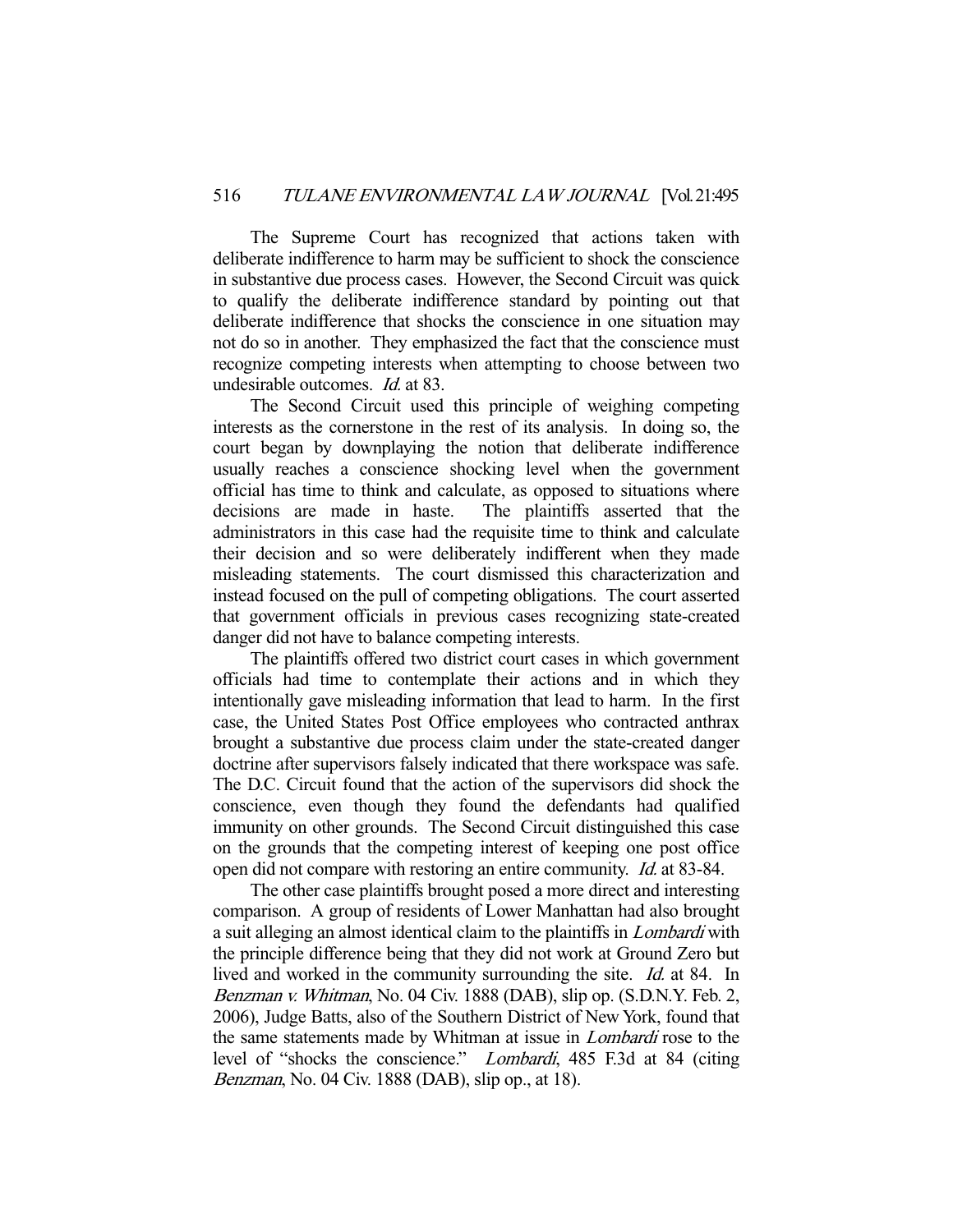Judge Batts looked to the mandate of the EPA to protect the human health and the environment and that "[a]s head of the EPA, Whitman knew of this mandate." *Id.* (citing *Benzman*, No. 04 Civ. 1888 (DAB), slip op. at 18). Citing the responsibility that Whitman had regarding this mandate, Judge Batts said that the reassuring statements were, without question, conscience shocking. The Judge further asserted that "[n]o reasonable person would have thought that telling thousands of people that it was safe to return to Lower Manhattan, while knowing that such a return could pose long-term health risks and other dire consequences, was conduct sanctioned by our laws." *Benzman*, No. 04 Civ. 1888 (DAB), slip op. at 20.

 The Second Circuit rejected the view that the analysis should rely on the EPA's mandate. Lombardi, 485 F.3d at 84. For the due process claim, the court returned the focus to the other substantial governmental interests at stake. While the court left open the possibility that the actions taken by the defendants did not comply with the statutes that they are charged to enforce, it went on to counsel against due process liability encumbering agency action. The court noted, "If anything, the importance of the EPA's mission counsels against broad constitutional liability." *Id.* Citing the § 1983 case *Collins v. City of Harker Heights*, 503 U.S. 115 (1992), the court states that there is a presumption that government agencies base their decision making on rational processes, considering "competing social, political, and economic forces." Id.

 At the end of its opinion, the court emphasized that government decisions cannot be held conscience shocking "merely because they contemplate some likelihood of bodily harm." *Id.* at 85. The court stated that there could be other risks of bodily harm that the government must weigh against when making decisions and that calculation of the magnitude of those risks is difficult. *Id.* In the end, even if the defendants made a poor decision that lead to unfortunate injury of the plaintiffs, they did so in a reasonable furtherance of a legitimate government objective. Id. Thus, the actions did not shock the conscience, there was no constitutional violation and the defendants were entitled to qualified immunity. Id.

 The court's decision in this case is justifiable, while perhaps not palpable to many. Applying the state-created danger doctrine to an environmental context was novel. However, as in this case, it is doubtful that such claims will be recognized. One large hurdle is that the Supreme Court has never recognized the state-created danger exception to DeShaney, nor have all the Circuits. Another obstacle is that situations in which administrators are put in these types of decision making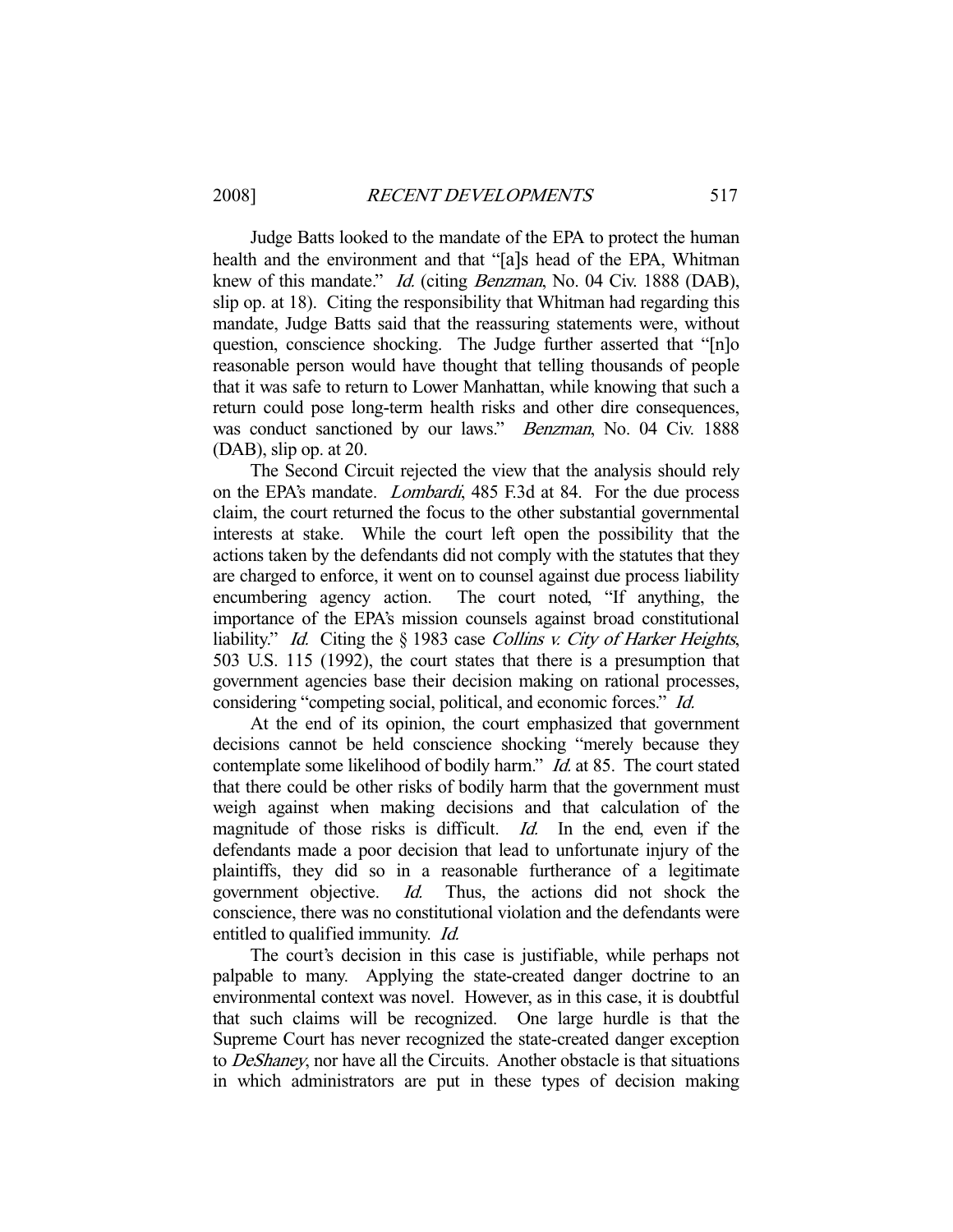positions are rare and they will usually have the pull of competing government interests as they did in this case.

 Despite the decision of the Second Circuit, Whitman and other witnesses were called in front of the Subcommittee on the Constitution, Civil Rights, and Civil Liberties of the House Judiciary Committee on June 27, 2007 to answer questions surrounding the statements and press releases at issue in Lombardi and Benzman, as well as EPA's general response. U.S. Environmental Protection Agency's Response to Air Quality Issues Arising from the Terrorist Attacks of September 11th, 2001: Were there Substantive Due Process Violations? Hearing Before the Subcomm. on the Constitution, Civil Rights, and Civil Liberties, H. Comm. on the Judiciary, 110th Cong. (2007), available at http://judiciary.house.gov/media/pdfs/printers/110th/36342.pdf.. At this hearing, Whitman defended her actions and those of the agency, pointing out that the City of New York was in charge of most of the operations surrounding the cleanup and recovery, and that by all accounts, the EPA had done an unprecedented job of monitoring environmental conditions in a situation no one had ever faced before. Id. However, many of those on the House panel seemed skeptical of Whitman's responses and answers. It is unclear whether there will be any real resolution as to whether the actions taken by the EPA in releasing the statements were the right or legal thing to do.

Richard H. Fabiani II

V. REAL IDACT

# Defenders of Wildlife v. Chertoff, 527 F. Supp. 2d 119 (D.D.C. 2007)

I. Background

 On May 11, 2005, Congress passed the Emergency Supplemental Appropriations Act for Defense, the Global War on Terror, and Tsunami Relief (REAL ID Act), "[a]n Act Making Emergency Supplemental Appropriations for Defense, the Global War on Terror, and Tsunami Relief, for the fiscal year ending September 30, 2005, and for other purposes." REAL ID Act of 2005, Pub. L. No. 109-13, 119 Stat. 231 (2005). One of the "other purposes" for which Congress passed the Act, found deeply embedded in the Act at section 102, included amending the Illegal Immigration Reform and Immigrant Responsibility Act of 1996 in order to grant the Secretary of the Department of Homeland Security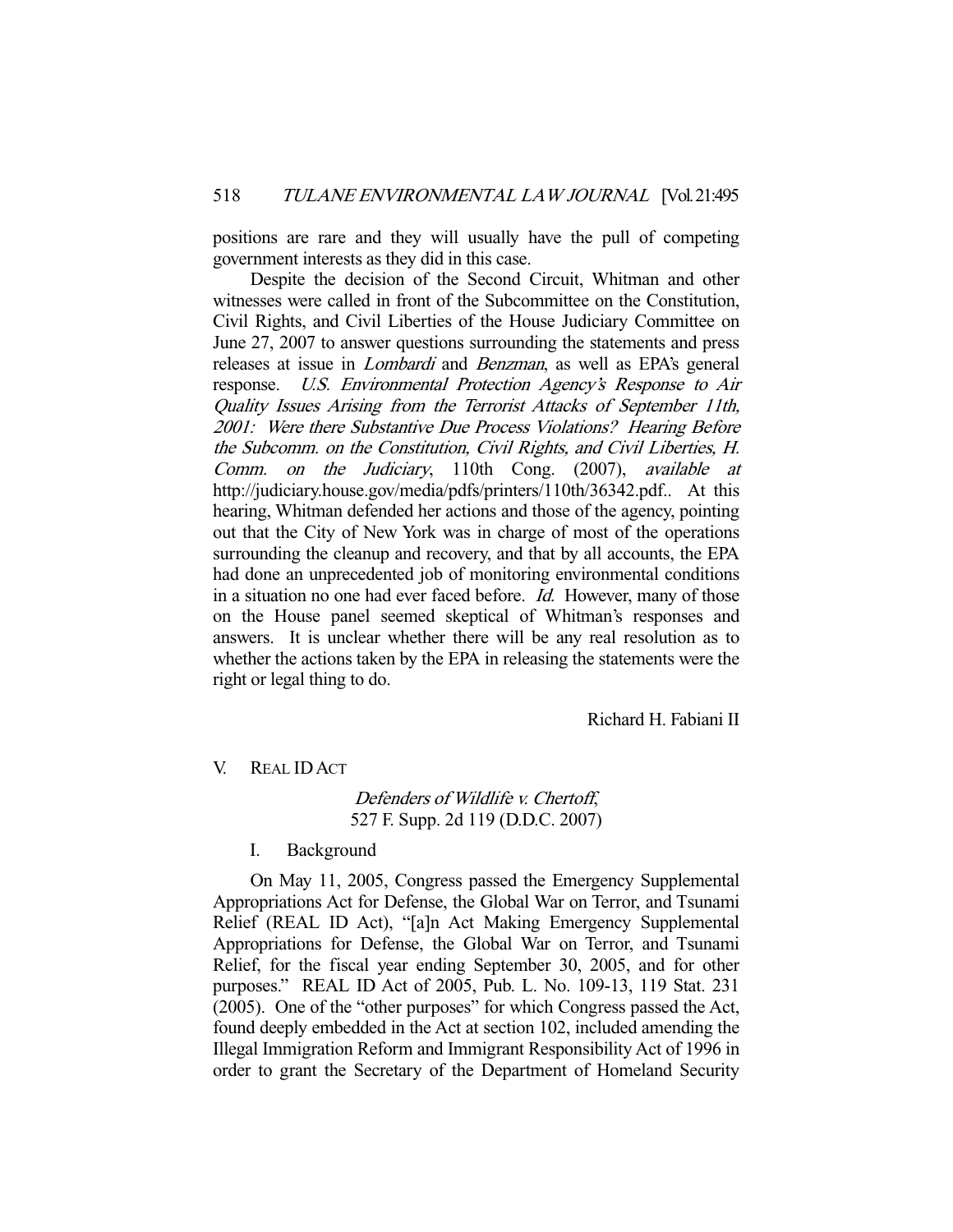(Secretary) the "authority" in his "sole discretion" to waive compliance with other federal laws in order "to ensure expeditious construction of the barriers and roads." REAL ID Act of 2005,  $\S$  102(c)(1), 119 Stat. at 306.

 To ensure that the Secretary could exercise his "authority" in his "sole discretion," Congress made any waivers the Secretary instituted reviewable only if a claimant could stake a constitutional claim. *Id.* § 102(c)(2)(A), 119 Stat. at 306. Furthermore, Congress mandated that any such constitutional claim must be filed within sixty days of the Secretary's exercise of the waiver authority. *Id.*  $\S$  102(c)(2)(B), 119 Stat. at 306. In order to waive any statute for the purpose of "ensur[ing] expeditious construction of the barriers and roads," the Secretary needed only publish his decision in the Federal Register. *Id.*  $\frac{1}{2}$  102(c)(1), 119 Stat. at 306. The Secretary had occasion to exercise this authority in late 2007. See Notice of Determination, 72 Fed. Reg. 60870, 60870 (Oct. 26, 2007) (waiving twenty statutes in order to build a fence along the Arizona-Mexico border).

 In September 2007, the Army Corps of Engineers began to construct border fencing, a road, and other drainage structures within the San Pedro Riparian National Conservation Area (SPRNCA) at the behest of the Department of Homeland Security (DHS) for the purpose of securing the border along Mexico in Arizona. Defenders of Wildlife v. Chertoff, 527 F. Supp. 2d 119, 121 (D.D.C. 2007). SPRNCA, under the management of the Bureau of Land Management (BLM), had been described by some environmental groups as "a unique and invaluable environmental resource" and "one of the most biologically diverse areas of the United States." Id. at 121 (internal quotation marks omitted).

 BLM granted DHS a perpetual right of way in order to construct the border fence; however, prior to doing so, BLM conducted an Environmental Assessment (EA), finding the construction of the border fence would have no significant impact when coupled with mitigation measures. Id. Construction of the fence along the border would require "excavation on up to 225 acres of the SPRNCA's 58,000 acres, and the proposed fence segments [would] cover approximately 9,938 feet at the border when completed." *Id.* at 121 n.1.

 In order to halt construction of the fence, both the Defenders of Wildlife and the Sierra Club (collectively Defenders), two environmental organizations, protested the decision of no significant impact directly with BLM. *Id.* at 121. When the Defender's appeal to BLM failed, the Defenders filed suit in the United States District Court for the District of Columbia in October 2007, alleging that BLM inadequately assessed the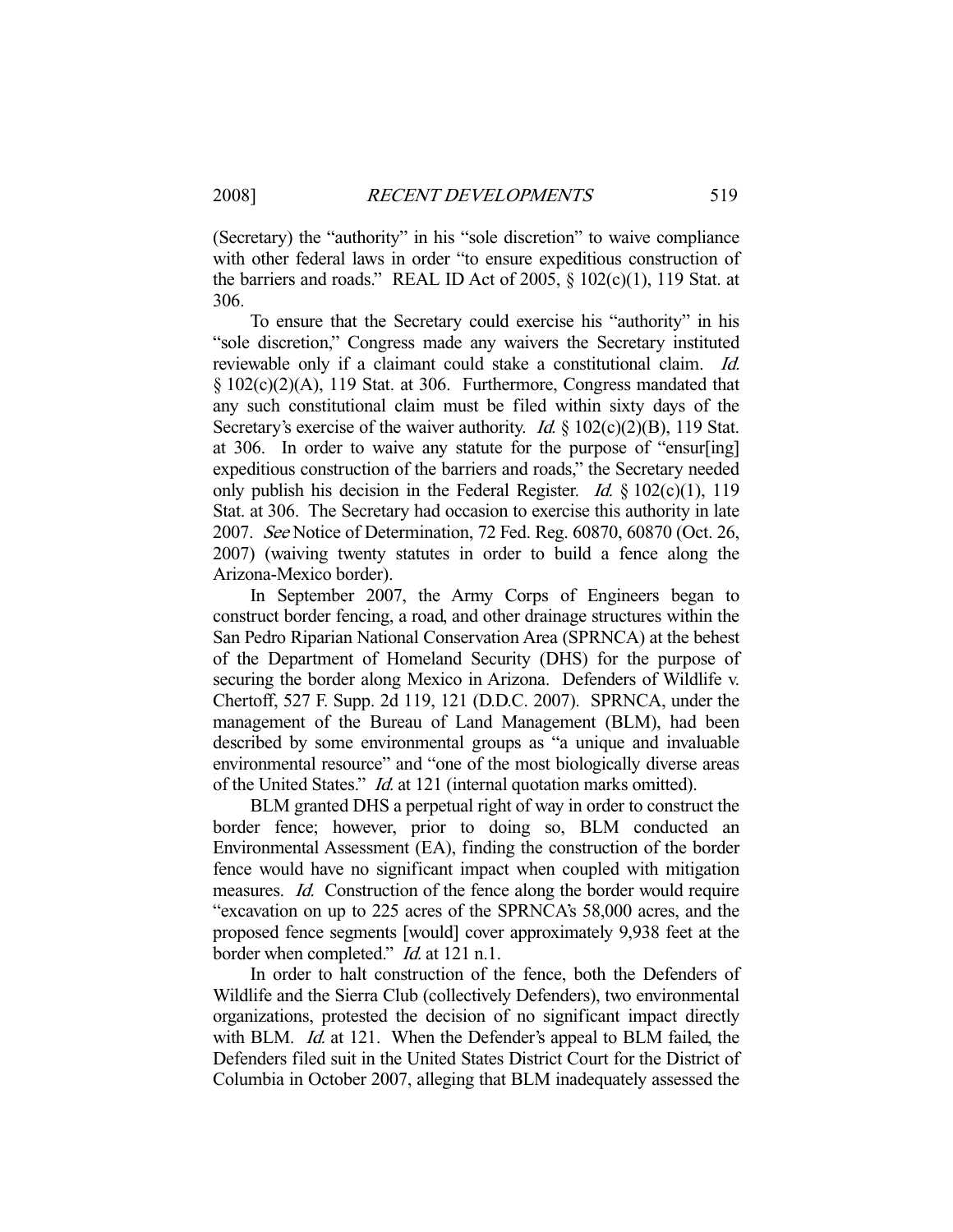environmental impacts of the fence construction project and that NEPA required that an Environmental Impact Statement be completed. Id. Furthermore, the Defenders alleged that BLM's grant of the right-of-way to DHS violated the Arizona-Idaho Conservation Act of 1988 because BLM failed to manage the SPRNCA "in a manner that conserves, protects, and enhances the riparian area and the aquatic, wildlife, archeological, paleontological, scientific, cultural, educational, and recreational resources of the conservation area" by permitting the perpetual right-of-way. Id. The Defenders sought immediate emergency injunctive relief from the D.C. district court in order to stop construction of the fence, which the court granted, and construction of the fence ceased until the Secretary exercised his authority under the REAL ID Act. Id. at 121-22.

 In late October 2007, after the Defenders successfully, albeit temporarily, halted further construction, the Secretary found that

approximately 4.75 miles west of the Naco, Arizona Port of Entry to the western boundary of the San Pedro Riparian National Conservation Area (SPRNCA) in southeastern Arizona . . . is an area of high illegal entry. There is presently a need to construct fixed and mobile barriers . . . and roads in the vicinity of the border of the United States.

Notice of Determination, 72 Fed. Reg. 60,870, 60,870 (Oct. 26, 2007). Consequently, the Secretary exercised his authority "to ensure expeditious construction of the barriers and roads," REAL ID Act of 2005, § 102(c)(1), 119 Stat. at 306, by waiving the National Environmental Policy Act, the Endangered Species Act, the Clean Water Act, the National Historic Preservation Act, the Migratory Bird Treaty Act, the Clean Air Act, the Archaeological Resources Protection Act, the Safe Drinking Water Act, the Noise Control Act, the Solid Waste Disposal Act, as amended by the Resource Conservation and Recovery Act, the Comprehensive Environmental Response, Compensation, and Liability Act, the Federal Land Policy and Management Act, the Fish and Wildlife Coordination Act, the Archaeological and Historical Preservation Act, the Antiquities Act, the Historic Sites, Buildings, and Antiquities Act, the Arizona-Idaho Conservation Act, the Farmland Protection Policy Act, and the Administrative Procedure Act. Notice of Determination, 72 Fed. Reg. at 60,870.

## II. The Arguments

Pursuant to the limited claims available under the REAL ID Act, see REAL ID Act of 2005, § 102(c)(2)(A), 119 Stat. at 306, the Defenders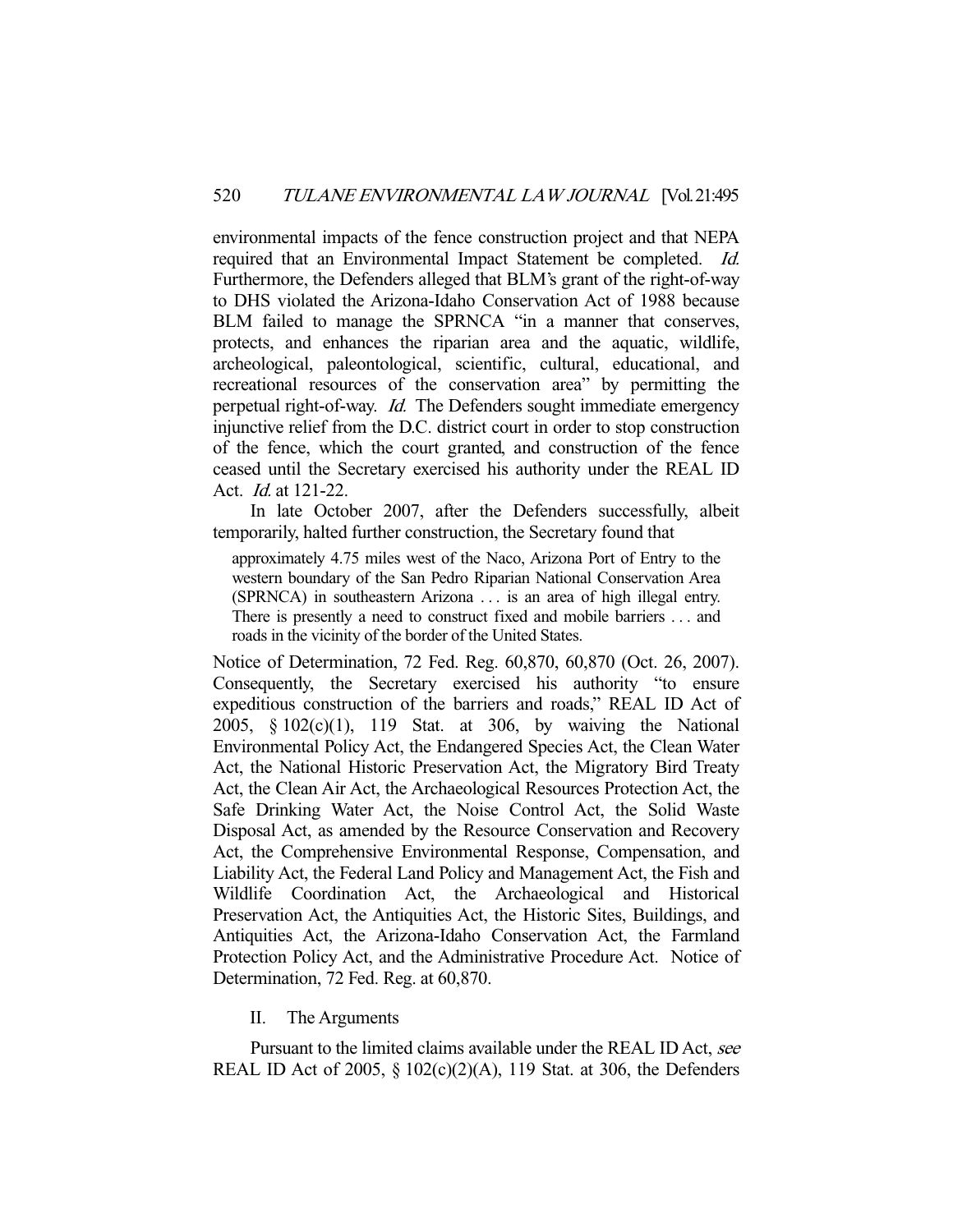amended their complaint to stake a constitutional claim, asserting that the broad grant of the REAL ID waiver to the Secretary was an impermissible delegation of legislative authority to the Executive Branch, thereby violating the separation of powers principles embedded in the structure of the Constitution. Defenders of Wildlife, 527 F. Supp. 2d at 123. More specifically analogizing to *Clinton v. City of New York*, 524 U.S. 417 (1998), the Defenders argued that the REAL ID Act was a de facto grant of power to the Secretary to repeal any law of the United States, allowing him, in his sole discretion, to circumvent the legislative process. Defenders of Wildlife, 527 F. Supp. 2d at 123-24. More generally, the Defenders claimed that the REAL ID Act waiver provision violated the nondelegation doctrine by granting legislative authority to the Secretary without guidance to rein his exercise of the waiver. Id. at 126. Finally, the Defenders argued that, even though waivers in general might be permissible in other federal statutes, the REAL ID waiver was unprecedented in scope and failed to provide the limitations embedded in other available federal law waivers. Id. at 128.

 The Secretary, on the other hand, contended that the REAL ID Act provided an intelligible principle by which the Secretary could exercise the authority Congress had delegated. Id. at 123. Furthermore, the Secretary argued that Congress had considerable latitude to delegate authority related to matters involving immigration policy, foreign affairs, and national security, which were already the appropriate domain of the Executive Branch. Id.

## III. D.C. District Court's Analysis

 The D.C. district court began its analysis of the arguments by turning to the Defenders' analogy to the United States Supreme Court's decision in *Clinton. Id.* at 123-24. In *Clinton*, the Court struck down the Line Item Veto Act because it permitted the President to eliminate congressional spending items, thereby circumventing the legislative process, by allowing presidential amendment of congressional acts without reconsideration by the legislative branch. 524 U.S. at 448-49. The D.C. district court disagreed with the Defenders' analogy to Clinton, however, on the basis that "the REAL ID Act [was] not equivalent to the partial repeal or amendment" available to the President in the Line Item Veto Act. Defenders of Wildlife, 527 F. Supp. 2d at 124.

 Rather, the D.C. district court noted that unlike the Line Item Veto Act, which gave the President unilateral power to cancel congressional spending items and circumvent the Presentment process of Article V of the Constitution, the REAL ID Act granted "no authority [to the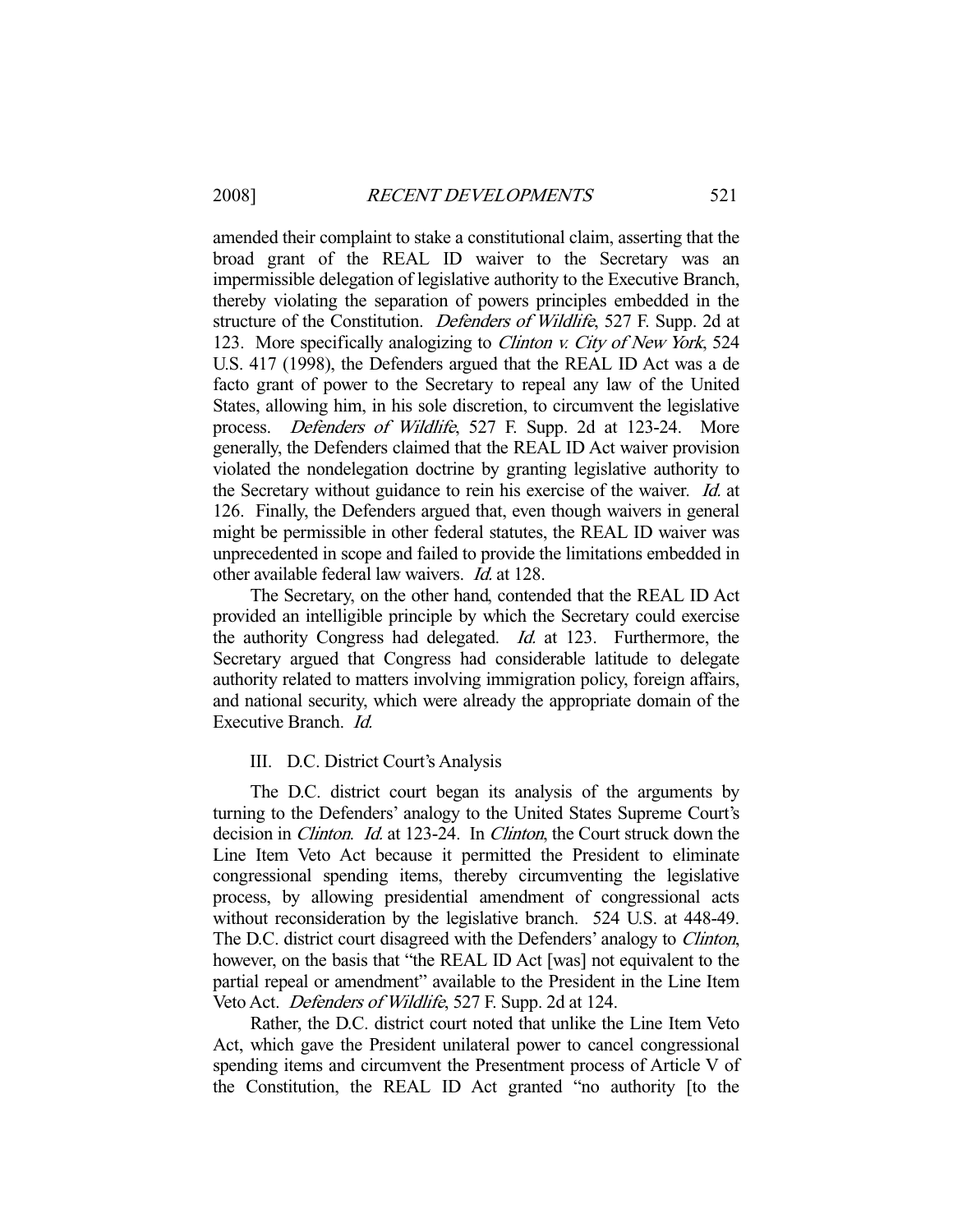Secretary] to alter the text of any statute, repeal any law, or cancel any statutory provision, in whole or in part." *Id.* at 124. The D.C. district court reasoned that, despite the authority to suspend the effects of the statutes in certain instances, the laws themselves nonetheless held "the same legal force and effect as [they] had when [they] [were] passed by both houses of Congress and presented to the President." Id. In effect, the D.C. court noted that to validate the Defenders argument, that the waiver constituted a partial repeal and therefore impermissible, would also render constitutionally impermissible numerous waivers available in other federal statutes. Id. at 124-25.

 Furthermore, the D.C. district court stated that, unlike in other Supreme Court decisions, where the Court found delegations of power to be nonlegislative in nature and therefore did not supplant congressional policy with executive policy, the Court in Clinton found the Line Item Veto Act impermissibly did so. Id. at 125-26. On the other hand, the D.C. district court found that with the REAL ID Act, Congress explicitly intended for the Secretary to waive laws in the interest of national security, thereby effectuating congressional intent, rather than asking the Secretary to substitute executive policy. See id. at 125. Likewise, the D.C. district court found *Clinton* to be inapplicable because the REAL ID Act related to foreign affairs and immigration, "another area in which the Executive Branch ha[d] traditionally exercised a large degree of discretion," whereas the Line Item Veto Act promoted largely domestic policy, where the President lacked such broad discretion. Id. at 125-26. Finally, to bolster its conclusion that reasoning in *Clinton* did not apply to the REAL ID Act, the D.C. district court examined now Chief Justice Roberts's concurring opinion in a United States Court of Appeals for the District of Columbia Circuit, wherein Roberts validated one waiver provision because it resembled waivers the President could permissibly make, rather than resembling the far-reaching line item veto in *Clinton*. Id. at 126 (citations omitted).

 The D.C. district court then turned to the Defender's more general argument that the REAL ID Act waiver violated the separation of powers principle because Congress failed to provide an intelligible principle. Id. at 126-27. The D.C. court recognized that Congress validly had the power to delegate legislative authority to the Executive Branch, so long as Congress provided the executive entity "an intelligible principle to which the [entity]  $\dots$  [wa]s directed to conform." *Id.* at 127 (internal quotation marks omitted) (citations omitted). In construing the intelligible principle provided to the Secretary by Congress, the D.C. district court pointed to the requirement that the Secretary determine the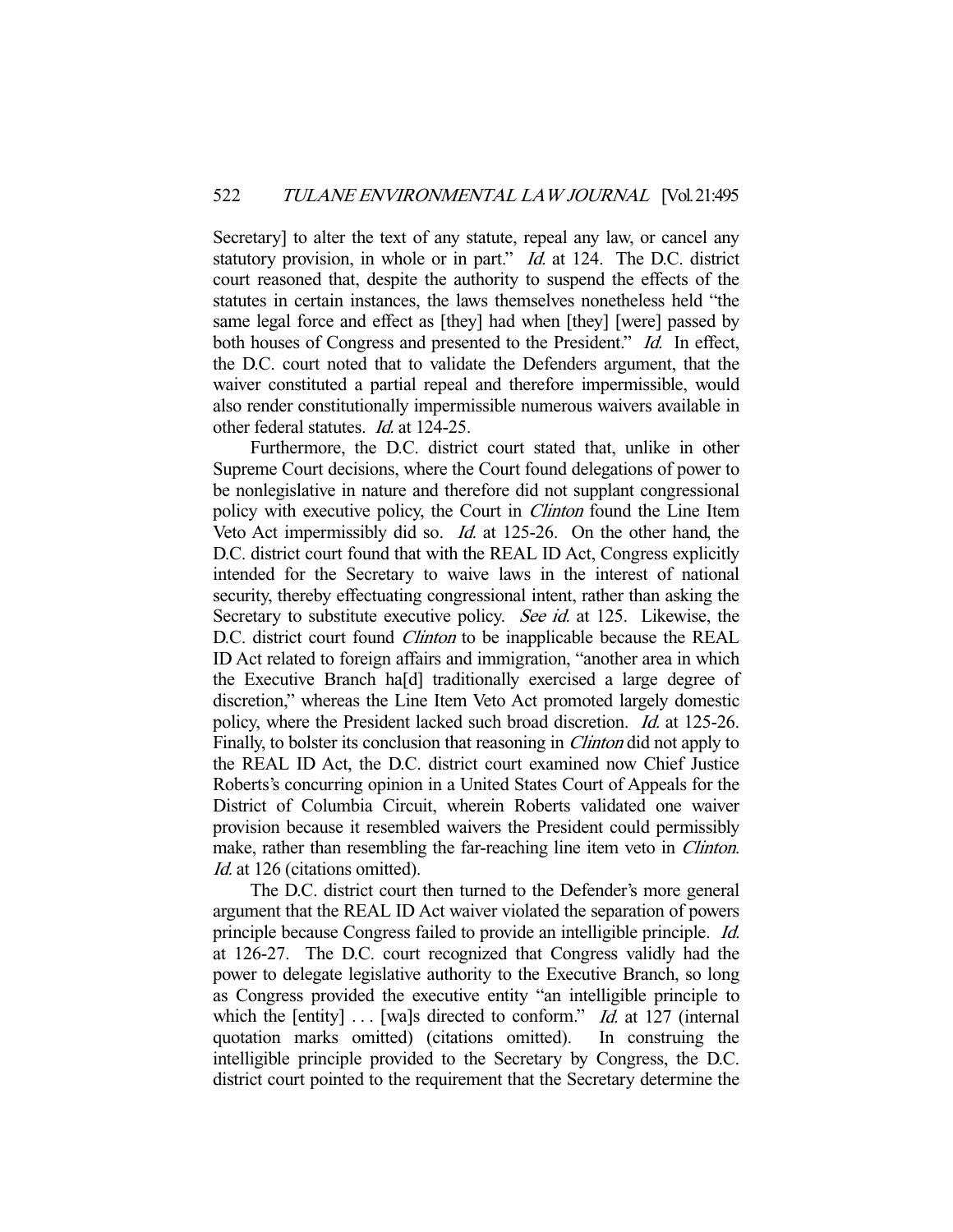necessity of the waiver for building roads and fences promptly and efficiently. Id. at 127. Likewise, the D.C. district court noted the specific congressional direction that the waiver may only be exercised in connection to building roads and barriers in areas near the nation's borders in order to deter illegal admission into the United States. Id.

 The D.C. district court found that these directives from Congress met the guidance necessary to afford an intelligible principle equivalent to that required in Supreme Court jurisprudence. Id. Drawing on the Supreme Court's most recent opinion on the matter in Whitman v. American Trucking Ass'ns, 531 U.S. 457 (2001), the D.C. district court described the specificity of the intelligible principle to require only a "clearly delineated" "general policy." Defenders of Wildlife, 527 F. Supp. 2d at 127. Thus, the D.C. district court held the intelligible principle of determining the necessity of building barriers and roads in the vicinity of the border for the purpose of enhancing the nation's security of the REAL ID Act to be sufficient, as at least one other United States district court had previously. *Id.* at 127-28.

 Finally, the D.C. district court analyzed the Defenders' argument that the waiver was unprecedented in its scope, and therefore unlike other waivers available in other federal statutes. *Id.* at 128. The D.C. district court rejected the broad characterization of the waiver because the REAL ID Act required the Secretary to limit his exercise of the waiver to situations requiring "expeditious completion of the border fences . . . in areas of high illegal entry." *Id.* (internal quotation marks omitted) (citation omitted). Furthermore, the D.C. district court noted it had no authority to "strike down an otherwise permissible delegation simply because of its broad scope." *Id.* Returning again to the nondelegation doctrine, the D.C. district court found the intelligible principle to be the measure for assessing permissibility of legislative delegation to the other branches, and therefore it concluded it could not "invalidate the waiver provision merely because of the unlimited number of statutes that could potentially be encompassed by the Secretary's exercise of his waiver power." Id. at 128-29.

 Ultimately, the D.C. district court concluded its analysis by returning full circle to its *Clinton* analysis, affirming that the congressional delegation of legislative authority may be even broader in the matters of foreign affairs, a traditional domain of the Executive Branch. *Id.* at 129. Thus, the D.C. district court upheld the constitutional validity of the waiver, concluding that the waiver provision of the REAL ID Act did not circumvent the Presentment process required by Article V,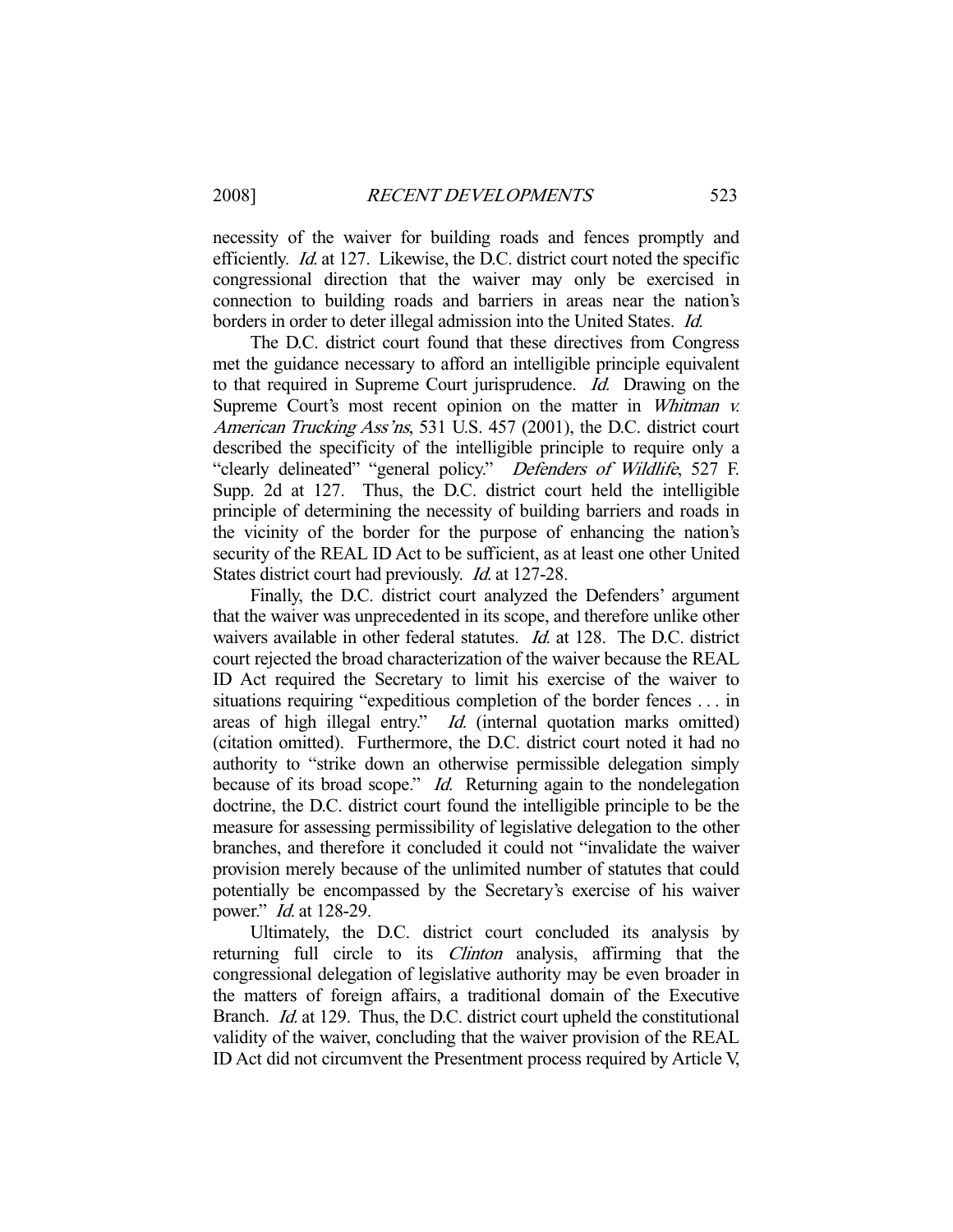did not violate the nondelegation doctrine, and did not grant an impermissibly broad power to the Secretary. See id.

#### IV. Conclusion

 While the claim that Congress legislates for the collective good of the nation has become more and more suspect with the rise of lobbies as a virtuoso industry, if this premise is nonetheless taken as true, the REAL ID Act still presents an overly broad delegation of authority to an entity of the Executive Branch, namely DHS, which is the single most intrusive governmental arm in the lives of the American public in a post-911 world. The slippery slope of displacing the operation of nearly all of the nation's environmental statutes can only lead to nullifying other statutes in the supposed name of national security. In reality, any connection of the suspension of the laws to this justifiable cause may be tenuous at best, thereby rendering the intelligible principle the court claimed to recognize only fictionally discernible.

 Furthermore, though Congress supposedly has effectively limited the waiver provision to matters which permit the efficacious building of fences and roads at our nation's borders, failing to allow the nation's citizenry broader review of the exercise of the waiver can only lead to underhanded waivers justified under the guise of national security, permitting a chosen few to profit while our natural and constructed environments suffer. See id. at 127-28.

 Congress has the capacity to act quickly when the need arises and certainly can act more quickly than the agencies, which undoubtedly heard the call to fortify the nation's borders in 2005 when the REAL ID Act was passed. However, they failed to implement appropriate environmental protections and mitigate environmental damages in the two years between the passage of the REAL ID Act and the construction of the fence along the Mexican border in Arizona. The solution is not to permit the impermissibly broad waiver, but rather to grease the bureaucratic wheels of agencies that make decisions regarding environmental assessments and let them know ahead of time to put measures in place, rather than eliminating the application of the laws meant to safeguard both nature and humanity. Because there is no real check on the Secretary's power and because he may capitalize on the fears of domestic invasion to render any and all laws null under the auspices of securing the nation's borders, while lining pockets of private interests, all in the name of national security, the United States Court of Appeals of the District of Columbia should reverse the D.C. district court decision and permit government agencies to continue to comply with the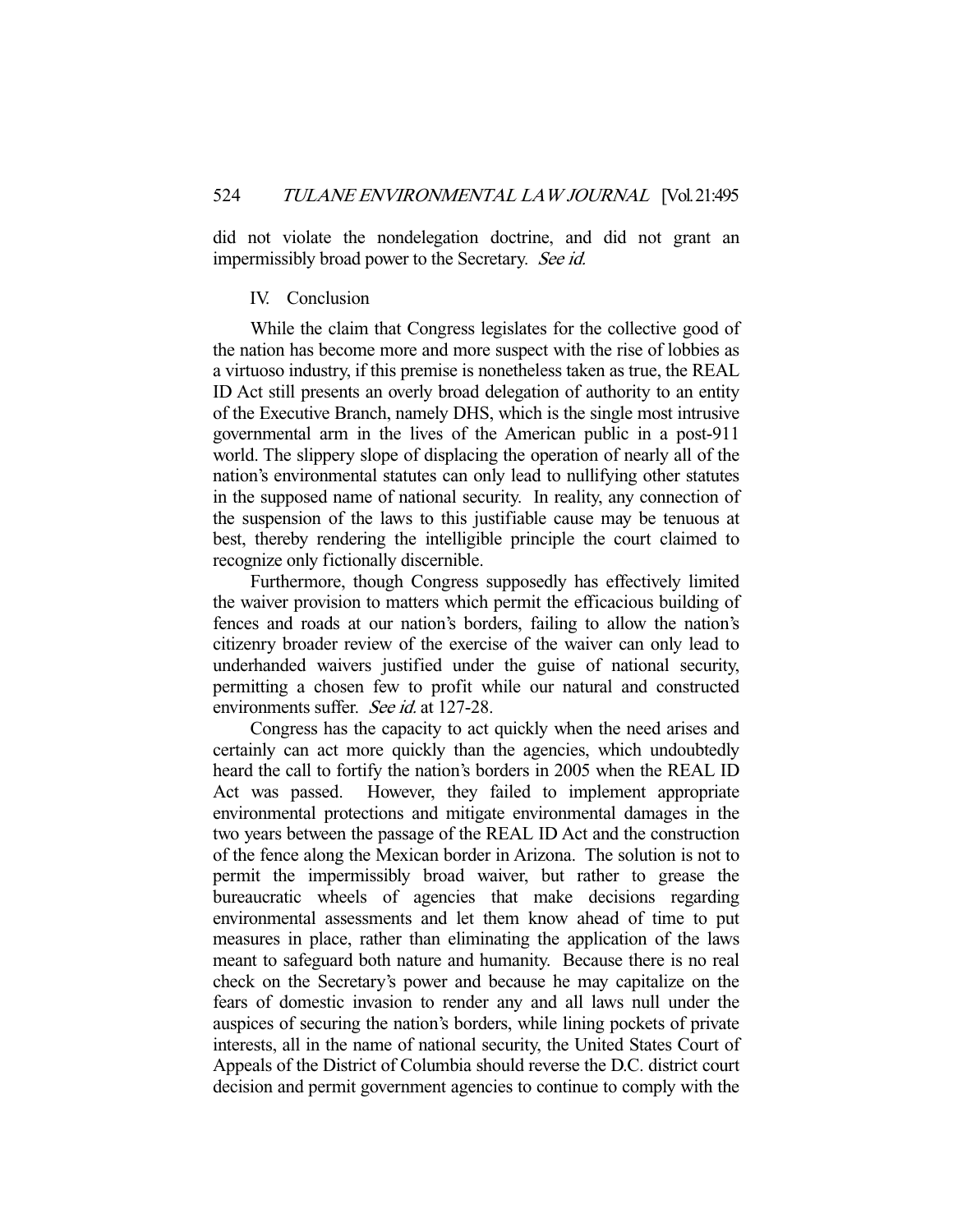environmental statutes, whose only purposes are to preserve and protect the natural and constructed environments.

Valerie R. Auger

#### VI. CERCLA

## United States v. ExxonMobil Corp., No. 07-00060, slip op. (D.N.H. Dec. 20, 2007)

 In the noted case, the United States District Court for the District of New Hampshire held that a nonsettling potentially responsible party (PRP) of a contaminated site enjoys a right to intervene in a federal lawsuit involving a consent decree between the government and settling PRPs of the same site. United States v. ExxonMobil Corp., No. 07- 00060, slip op. (D.N.H. Dec. 20, 2007). This right exists because such consent decrees adversely impact the nonsettling PRP's right to seek contribution for cleanup costs from participants in the settlement agreement. Although the federal courts are deeply split as to whether the Comprehensive Environmental Response, Compensation, and Liability Act (CERCLA) confers such a right of intervention, this first voice on the issue from First Circuit jurisdiction found that a nonsettling PRP's right to seek contribution from other PRPs constitutes a legally protectable interest sufficient to grant the nonsettling PRP "an opportunity to speak its piece." Id. at 5.

 Pursuant to 42 U.S.C. §§ 9606-9607 (2000); CERCLA §§ 106-107, the plaintiffs in the noted case, the United States of America and the State of New Hampshire, brought suit against the defendants, various public and private entities listed as de minimus contributors at the Beede Waste Oil Superfund site (Beede) in Plaistow, New Hampshire, for injunctive relief and reimbursement of response costs. *Id.* at 1. The plaintiffs and defendants entered into settlement negotiations that bred a consent decree lodged with the court on April 16, 2007. Brodie Mountain Ski Area, Inc. and J.W. Kelly's Enterprises, Inc. (Brodie and Kelley) were not invited to the settlement negotiations and were thus nonparticipants in the consent decree. Brodie and Kelly also were named as highly-ranked contributors in a separate lawsuit related to the cleanup efforts at Beede in which they face joint and several liability. *Id.* (citing United States v. Davenport Realty Trust, No. 07-10 PB (D.N.H. filed Jan. 8, 2007)). Because CERCLA specifically exempts from contribution claims all PRPs who resolve their liability through settlement, Brodie and Kelly alleged "that the proposed [c]onsent [d]ecree is fundamentally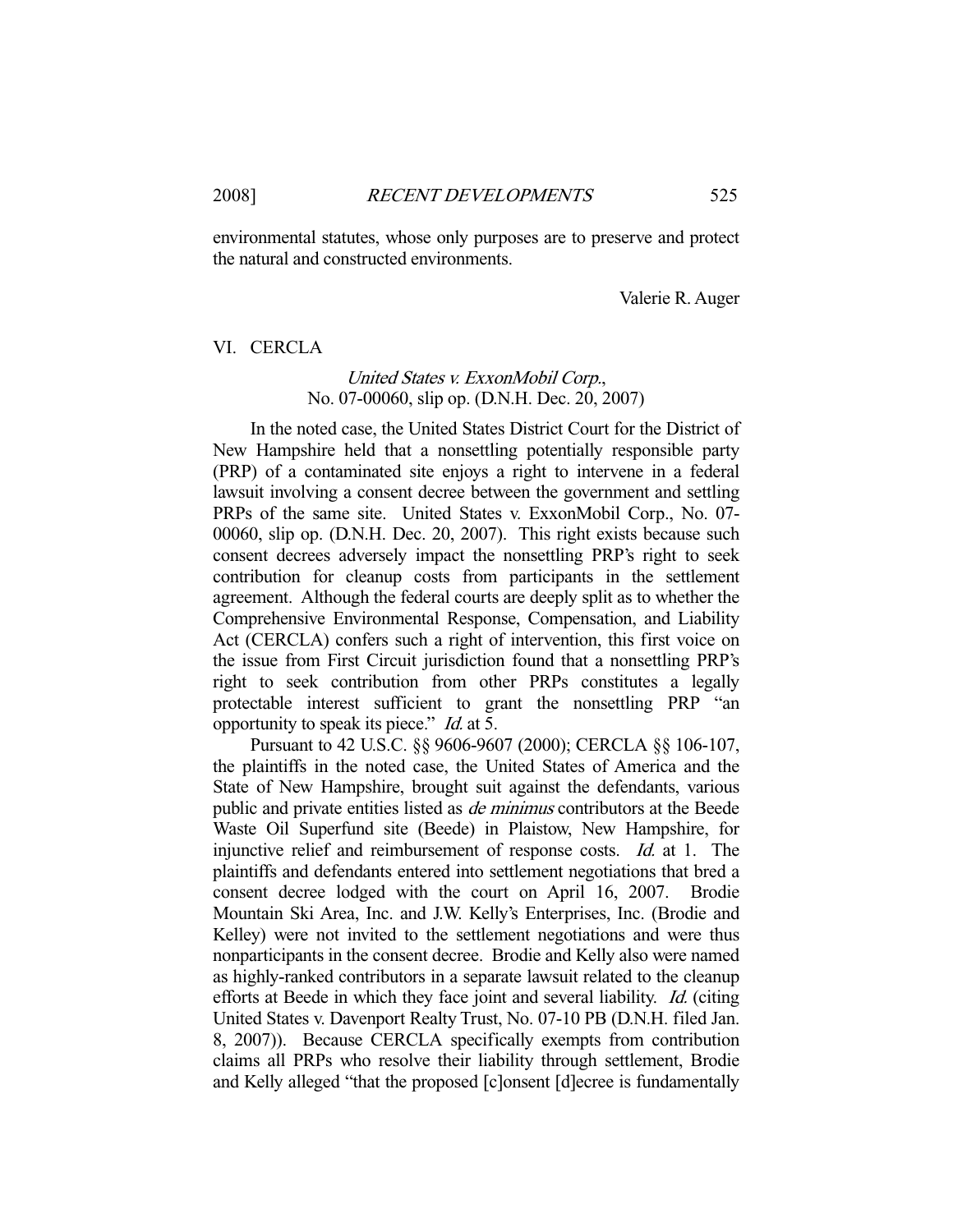unfair in its make-up and in its effects on [their] financial liability for the remaining response costs." *ExxonMobil*, No. 07-00060, slip op. at 1. Brodie and Kelly sought to intervene as a matter of right pursuant to FED. R. CIV. P. 24(a)(2) and 42 U.S.C. § 9613(i) (2000); CERCLA § 113(i), which both provide (with very little real variation in language) that one may intervene as a matter of right if one satisfies four requirements:

(1) the party's motion must be timely; (2) the party must assert an interest relating to the property or transaction which is the subject of the action; (3) the party must be so situated that without intervention the disposition of the action may, as a practical matter, impair or impede its ability to protect its interest; and (4) the party's interest must not be adequately represented by other parties.

Id. at 2 (citing Arizona v. Motorola, Inc., 139 F.R.D. 141, 144 (D. Ariz. 1991) and United States v. Union Elec. Co., 64 F.3d 1152, 1158 (8th Cir. 1995)). The standards differ in one respect only: under CERCLA, the burden of proving the fourth element—that no existing party adequately represents the moving party's interests—is on the State, whereas under FED. R. CIV. P. 24(a)(2), that same burden falls to the moving party seeking to intervene. *Id.* (citing *Union Elec.*, 64 F.3d at 1158).

 The court began its analysis by determining that Brodie and Kelly's Motion to Intervene was timely. *ExxonMobil*, No. 07-00060, slip op. at 2. Although Brodie and Kelly's substantive objections to the consent decree and their attendant Motion to Remand were premature because the defendants had not yet moved for entry of the decree, the court found that, considering the totality of the circumstances, Brodie and Kelly's filing of their Motion to Intervene on June 6, 2007 was done in a timely manner after Plaintiff's lodging of the consent decree with the court on April 16, 2007 and their publishing of notice in the Federal Register soon thereafter. Id. (citing United States v. Alcan Aluminum, Inc., 25 F.3d 1174, 1181-82 (3d Cir. 1994) and Union Elec., 64 F.3d at 1158-59).

 The court likewise found quickly that Brodie and Kelly met the third and fourth elements required by both FED. R. CIV. P.  $24(a)(2)$  and CERCLA § 113(i), impairment and adequate representation of interest. *Id.* at 4-5. As discussed above, CERCLA  $\S$  113(f)(2) provides that settlement "could bar or reduce the monetary value of the contribution claims of the prospective intervenors against the settling PRPs." Id. at 4 (quoting Union Elec., 64 F.3d at 1167 (citing Mille Lacs Band of Chippewa Indians v. Minnesota, 989 f.2d 994, 998 (8th Cir. 1993))). In addition to this statutory impairment, Brodie and Kelly challenged the fairness with which the EPA ranked PRPs by level of contribution of contamination, thus excluding Brodie and Kelly from the instant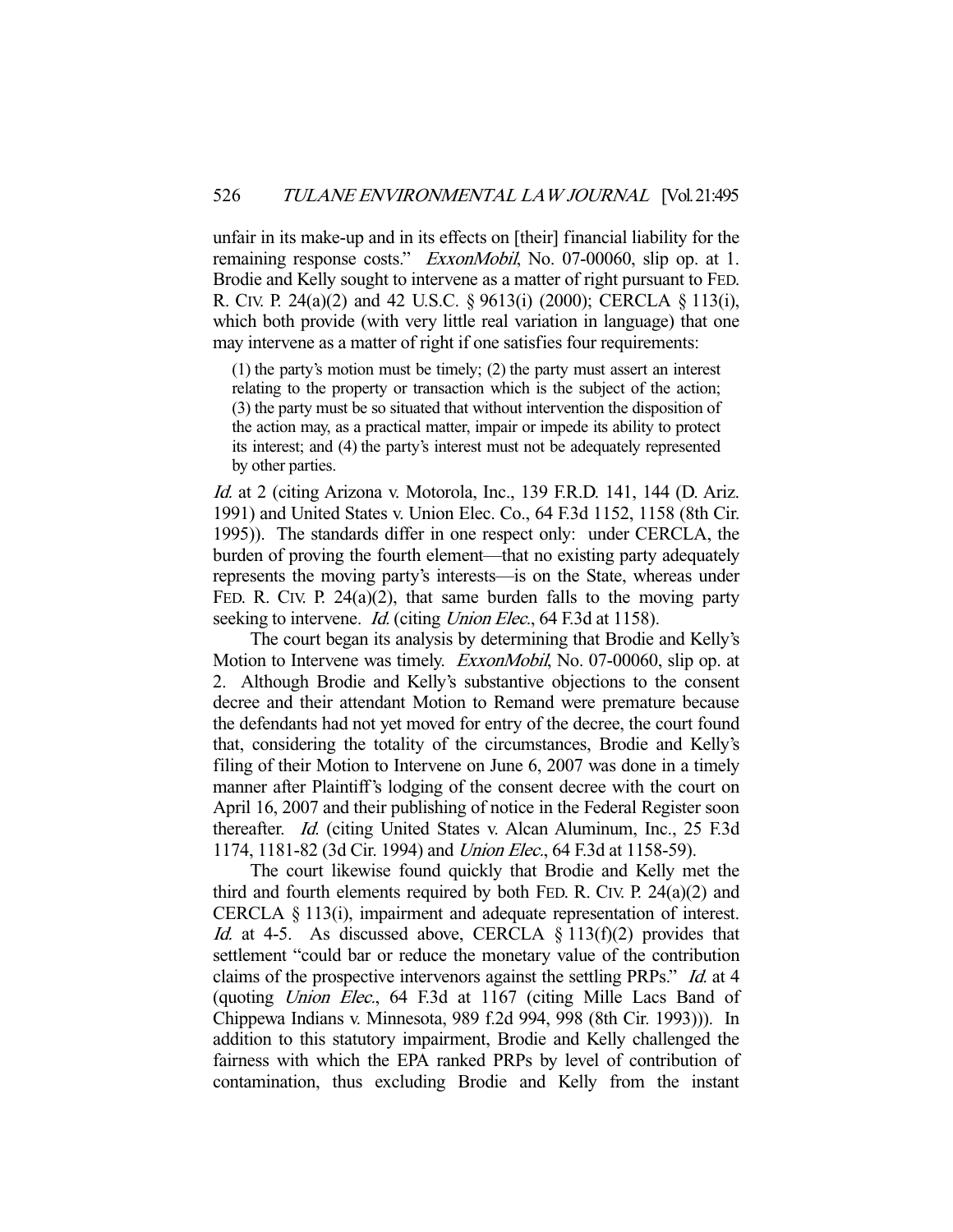settlement negotiations to which only lower-ranked *de minimus* contributors were invited. ExxonMobil, No. 07-00060, slip op. at 4. Because of this exclusion and subsequent classification as a nonsettling PRP, entry of the consent decree would extinguish Brodie and Kelly's ability to recoup "excessive allocation of liability." Regarding adequate representation, the court found simply that because the plaintiffs "crafted and put forward," and the defendants are willing parties to, the very consent decree that Brodie and Kelly oppose as unfair, it is "axiomatic" that neither side could adequately represent Brodie and Kelly's interests. Thus, the interests of the parties to the action were "inherently at odds" with those of Brodie and Kelly. *Id.* at 5.

 As mentioned at the beginning of this Recent Development, the noted opinion (and the attendant split among federal courts) hinges on "[w]hether an interest in contribution claims is sufficiently protectable, rather than excessively 'speculative' or 'contingent,' to support intervention in an action under CERCLA." *Id.* at 3 (quoting *Union Elec.*, 64 F.3d at 1162). When a party seeks to intervene, success requires an interest that is "direct ... recognized, substantial, and legally protectable;" not "'wholly remote and speculative, [but] the intervention may be based on an interest that is contingent upon the outcome of the litigation." *Id.* at 3 (quoting *Union Elec.*, 64 F.3d at 1162). The court began its treatment of the second element required by both FED. R. CIV. P.  $24(a)(2)$  and CERCLA § 113(i) by reviewing the decisions of those courts that have denied intervention and by analyzing the reasoning behind those denials. The court found that "[f]or those courts that have ruled against intervention by nonsettling PRPs, the legislative history and intent of CERCLA has been a guiding force." *Id.* (citing United States v. Vasi, Nos. 90-1167, 1168 (N.D. Ohio Mar. 6, 1991); Arizona v. Motorola, Inc., 139 F.R.D. 141, 145 (D. Ariz. 1991)). In denying the right to intervene, these courts consistently cite the "risk of disproportionate liability" inherent in CERCLA's treatment of PRPs. Id. (citing Motorola, 139 F.R.D. at 145; Vasi, Nos. 90-1167, 1168). This risk is such that, because of CERCLA's joint and several liability, a nonsettling PRP often must pay cleanup costs far beyond its proportionate contribution to contamination when settling PRPs settle below their own proportionate contributions. See Motorola, 139 F.R.D. at 145. In fact, the risk of disproportionate liability has been found to be "an integral part of the statutory plan." *Exxon Mobil*, No. 07-0060, slip op. at 3 (quoting United States v. Cannons Eng'g Corp., 899 F.2d 79, 92 (1st Cir. 1990)). Also, denying courts "point to CERCLA  $\S$  122(d)(2), the thirty day period for public comment, as support for the proposition that  $\S 113(i)$  was not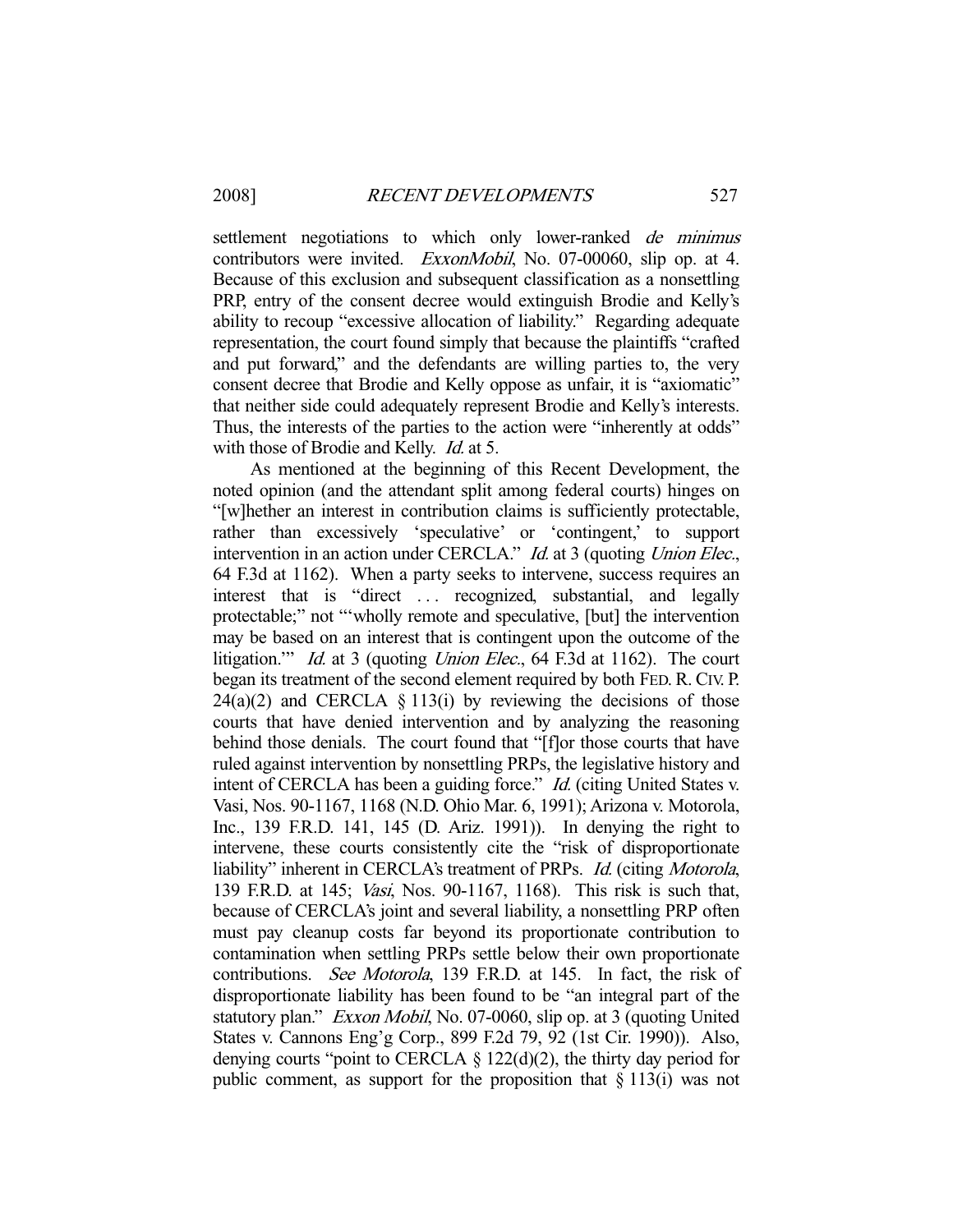intended 'to be used as a vehicle to hamper the settlement process.'" Id. (citing Vasi, Nos. 90-1167, 1168, at 4. The analytical thrust of a denying court is that the supposed overall purpose and statutory scheme of CERCLA is to "foster *early* settlement" and *early* cleanup. *Id.* at 3 (emphasis added). This may be so, but such an argument is one of timeliness, not interest; as such the proper question would be "whether existing parties may be prejudiced by the delay in moving to intervene, not whether the intervention itself will cause the nature, duration, or disposition of the lawsuit to change." *Union Elec.*, 64 F.3d at 1159 (citing Mills Lac, 989 F.2d at 998-99). And because these denying courts—by confusing prejudice to parties with delay of the process as a whole—have characterized the contribution interest of nonsettling PRPs as nondirect, contingent, and remote from the outset of the their analyses, they "have avoided the more fact-intensive inquiry into the nature of a putative intervenor's contribution claim and how such a claim would be affected by the proposed consent decree." ExxonMobil, No. 07-00060, slip op. at 3. The court rejected judicial speculation of legislative intent and policy and instead employed unambiguous interpretation of the "plain meaning" of CERCLA language when it chose to follow the United States Court of Appeals for the Eighth Circuit's United States v. Union Elec. Co. opinion. Id. at 4. The District of New Hampshire found that CERCLA  $\S$  113(i) is clearly unequivocal in its allowance of intervention by all persons who meet the requirements of the statute. Simply put, the contribution interest, and the threat by a consent decree of its extinguishment, is "substantial and legally protectable [because] CERCLA  $\S 113(f)(1)$  itself provides for legal protection of the interest in the primary litigation by providing for contribution claims." Id. (quoting Union Elec., 64 F.3d at 1166). That threat of total extinguishment "creates a direct and immediate interest on the part of nonsettling PRPs." Id. (quoting *Union Elec.*, 64 F.3d at 1167).

 Finally, the court was quick to clarify once more that Brodie and Kelly were free to intervene for the "limited purpose of objecting to entry and approval of the [c]onsent [d]ecree" only. *Id.* at 6. The court also cautioned that its grant of leave to intervene in no way implied success of subjective opposition to the consent decree on the merits. *Id.* at 5. CERCLA explicitly granted Brodie and Kelly "a seat at the table" to defend their interest in contribution claims, but the statute in no way granted them "veto power over the final settlement." *Id.* The court's opinion is laudable for its refusal to speculate about legislative intent and policy in the face of plain statutory language with very plain meaning.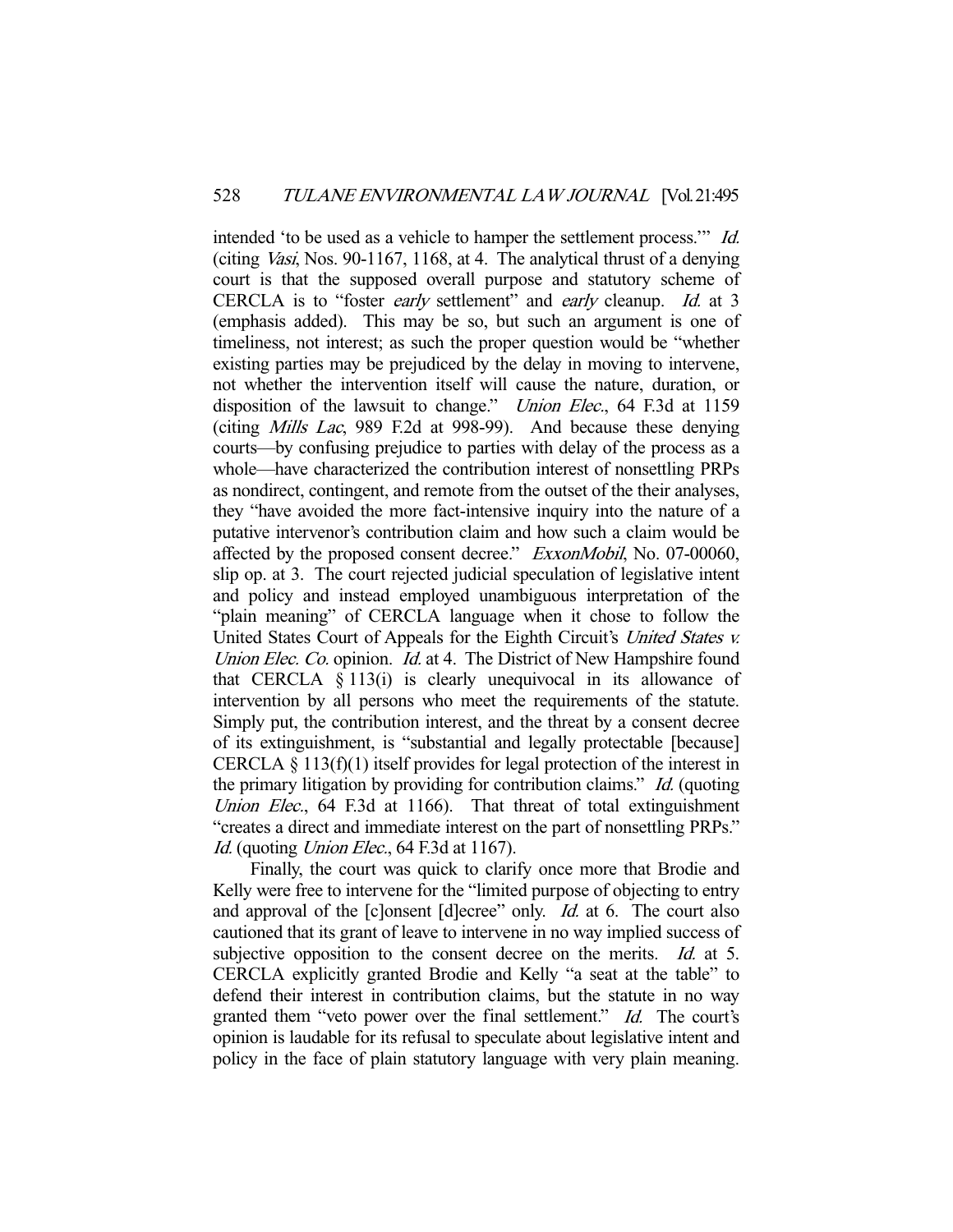The opinion confirms only the latitude that PRPs have been statutorily granted, and nothing more.

Matthew P. Weaver

#### VII. GLOBAL WARMING

## Comer v. Murphy Oil USA, Inc., No. 05-436 (S.D. Miss. Aug. 30, 2007)

 Plaintiff Ned Comer brought a class action in the Southern District of Mississippi against eight named oil companies, thirty-one coal named coal or energy companies, and four chemical companies for damages caused by alleged unjust enrichment, civil conspiracy and aiding and abetting, public and private nuisance, trespass, negligence, and fraudulent misrepresentation and concealment which significantly increased global warming. Third Amended Complaint, Comer v. Murphy Oil USA, Inc., No. 05-436 (S.D. Miss. Aug. 30, 2007). The plaintiffs sought compensation under two theories of damages. First, the defendants' tortious behavior increased the intensity of Hurricane Katrina and caused or exacerbated plaintiff's personal injuries, loss of property, and business interruption. Id. Second, the defendants' ongoing emissions of greenhouse gases (the defendants are the largest oil, coal, gas and halocarbon producers and emitters in the United States) increase storm and flood risk to the plaintiffs' property, decreasing the plaintiffs' property values and increasing the plaintiffs' insurance premiums (as risk modelers use global warming statistics to calculate risk and premiums). Id.; see also Opposition to the Motion To Dismiss Filed by Defendant Xcel Energy, Inc., Comer, No. 05-436, at 41 (S.D. Miss., filed Aug. 30, 2006).

 On a motion to dismiss brought by thirteen of the "coal company" defendants, Judge Louis Guirola, Jr., of the Southern District of Mississippi ruled that the plaintiffs lacked standing to assert their claims and accordingly dismissed the plaintiffs' claims against all defendants. Trial of Hearing on Defendants' Motion To Dismiss, No. 05-436, at 41 (S.D. Miss. Aug. 30, 2007). Previously, insurance defendants were dismissed without prejudice from the case on the grounds that the plaintiffs should seek recovery from the insurers through actions against each insurance company individually. Order, Comer v. Murphy Oil USA, Inc., No. 05-436, 2006 WL 1066645 (S.D. Miss. Feb. 23, 2006). Alternatively, the court ruled that the claims raised nonjusticiable political questions that could only be addressed by the legislative or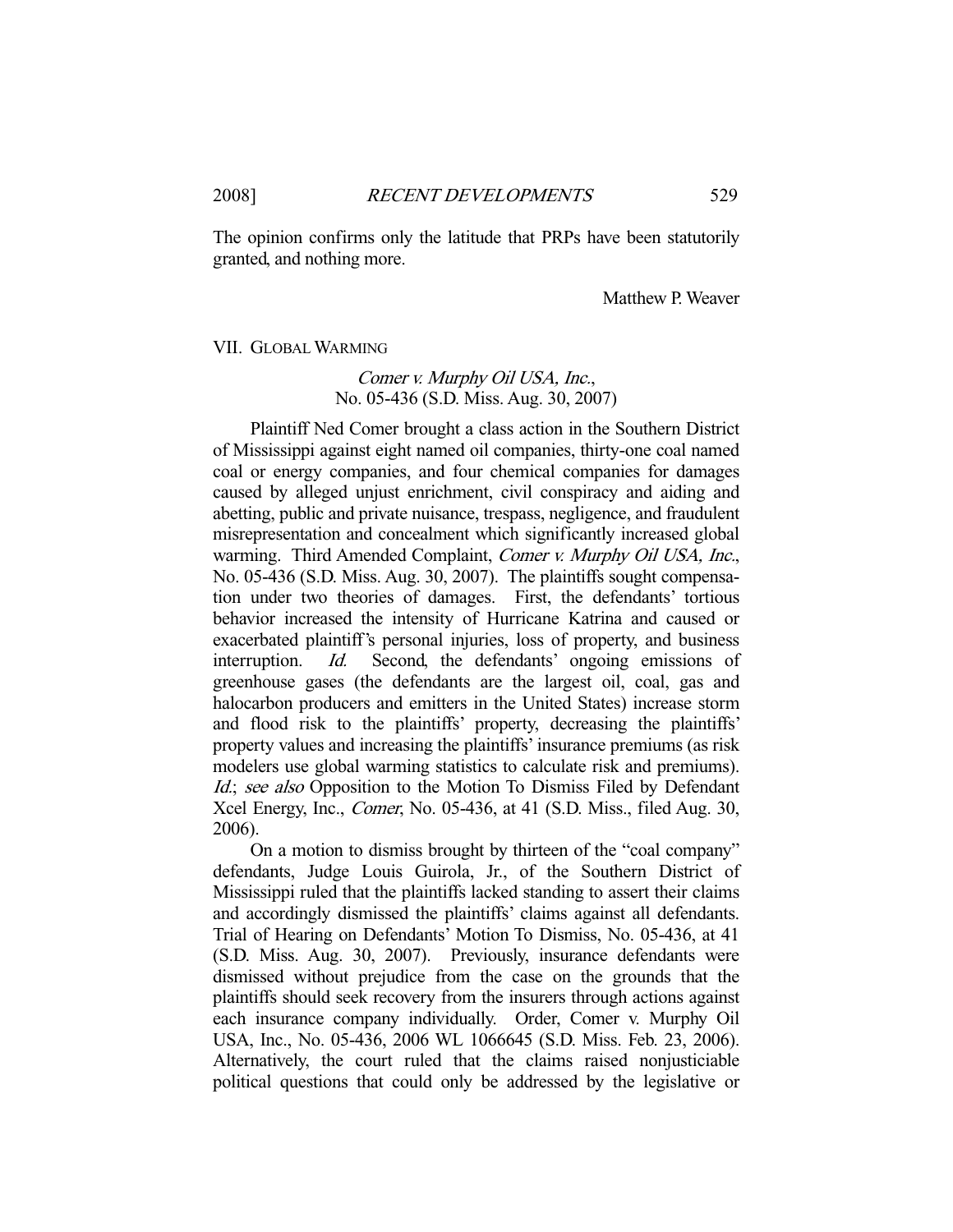executive branches of government. Hearing, Comer, No. 05-436, at 36- 40. Finally, the court noted that discovery in the case would be time consuming and expensive, and that it would be imprudent to allow such discovery before the standing issue could be reviewed by the Fifth Circuit. Id. at 40-41.

 Functionally, Judge Guirola conflated standing and justiciability. In Massachusetts v. E.P.A., 127 S. Ct. 1438 (2007), the standing analysis focused on the first and third prongs of the Lujan analysis: "To ensure the proper adversarial presentation, *Lujan* holds that a litigant must demonstrate that it has suffered a concrete and particularized injury that is either actual or imminent, that the injury is fairly traceable to the defendant, and that it is likely that a favorable decision will redress that injury." *Id.* at 1453 (citing Lujan v. Defenders of Wildlife, 504 U.S. 555, 560-61 (1992)). The Supreme Court analyzed whether the plaintiff states had suffered or would suffer an actual injury and whether the remedy they sought could redress that injury, while stipulating that the injury was fairly traceable to the EPA. *Id.* at 1453-58. But in *Comer*, Judge Guirola dismissed based on the second "traceability" prong of the *Lujan* test. He appears to have accepted that the plaintiffs have suffered actual injuries and that monetary damages would redress that injury. Trial of Hearing on Defendants' Motion To Dismiss, Comer, No. 05-436, at 35-36. In dismissing the case, he reasoned that "all of us are responsible for the emission of  $CO<sub>2</sub>$  and ultimately greenhouse gases which cause global warming. . . . I do not think that under our system of jurisprudence that is attributable or traceable to these individual defendants but is instead ... attributable to a larger group that are not before this court." *Id.* at 36. In other words, the court determined that, because the number of greenhouse gas emitters are so numerous, it would be impossible to apportion fault amongst the *Comer* defendants, and therefore the injury is not fairly traceable to those defendants.

 Judge Guirola then addressed the political question doctrine, discussing at length the actions taken by various states and international groups to try to address greenhouse gas emissions and other global warming causes and effects. *Id.* at 36-39. The court stated that Congress must pass legislation to set the standards by which courts and juries may measure reasonable conduct. *Id.* at 39. The court pointed out that there is an absence of legislation and judicial precedent applicable to this matter. See id. at 35, 37.

 Judge Guirola's political question analysis implies that it is the court's job to tell the jury what reasonable conduct is when it comes to carbon emissions. But traditionally the standard of conduct of a